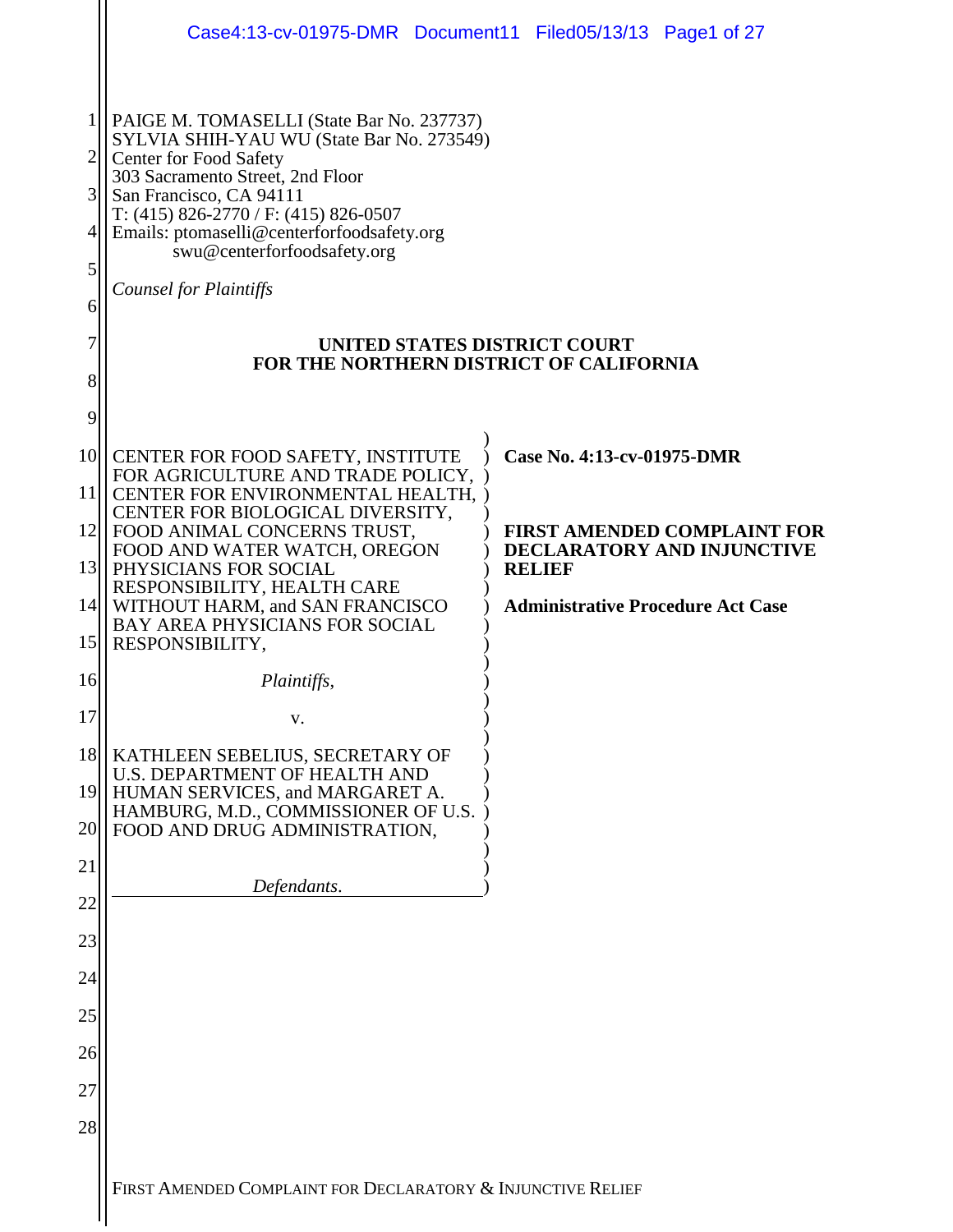1 2 3

4

5

6

7

8

9

10

11

12

## **INTRODUCTION**

1. This is an action for declaratory and injunctive relief regarding the failure by the United States Food and Drug Administration (FDA or the agency) to respond within a reasonable time to a petition filed by Center for Food Safety and the Institute for Agriculture and Trade Policy (collectively, Petitioners) requesting that FDA revoke all regulations associated with the approval of all New Animal Drug Applications (NADAs) for arsenic-containing compounds used as feed additives in chicken, turkeys, and swine. Petitioners are requesting immediate action because the use of arsenic-based feed additives in food-producing animals poses a serious yet completely avoidable health risk to humans. Petitioners are joined by petition endorsers Center for Environmental Health, Center for Biological Diversity, Food Animal Concerns Trust, Food & Water Watch, Oregon Physicians for Social Responsibility, Health Care Without Harm, and San Francisco Bay Area Physicians for Social Responsibility (collectively, Plaintiffs).

13 14 15 16 17 18 19 20 21 22 23 24 25 26 27 28 2. FDA began approving arsenic-containing compounds for use in animal feed in the 1940s. More than seventy years later, arsenic-containing feed additives—namely Roxarsone, arsanilic acid, nitarsone, and carbarsone—are still used in chicken, turkey, and swine production. In 2004 and 2005, Plaintiff Institute for Agriculture and Trade Policy tested for total arsenic residues in retail packages of raw chicken and in "fast food" chicken sandwiches and nuggets. Test results revealed detectable levels of arsenic in the majority of supermarket chicken and in all "fast food" chicken. Arsenic levels in chicken from birds for which there was a claim of "no arsenic given" contained no arsenic or such a small amount that it was below the detection limit. In 2010 and 2011, the Johns Hopkins Center for a Livable Future (CLF) at the Bloomberg School of Public Health analyzed retail chicken breast samples for total and speciated arsenic concentrations. The arsenical Roxarsone was detected in half of the conventional samples, in one of thirteen conventional "antibiotic-free" samples, and in none of the certified organic samples. Inorganic arsenic concentrations were higher in conventional samples than other samples, and were significantly higher in cooked versus raw samples. CLF estimated that consumption of conventionally raised chicken containing inorganic arsenic could result in approximately 3.7 additional cases of bladder and/or lung cancer per 100,000 persons with lifetime exposure.

FIRST AMENDED COMPLAINT FOR DECLARATORY & INJUNCTIVE RELIEF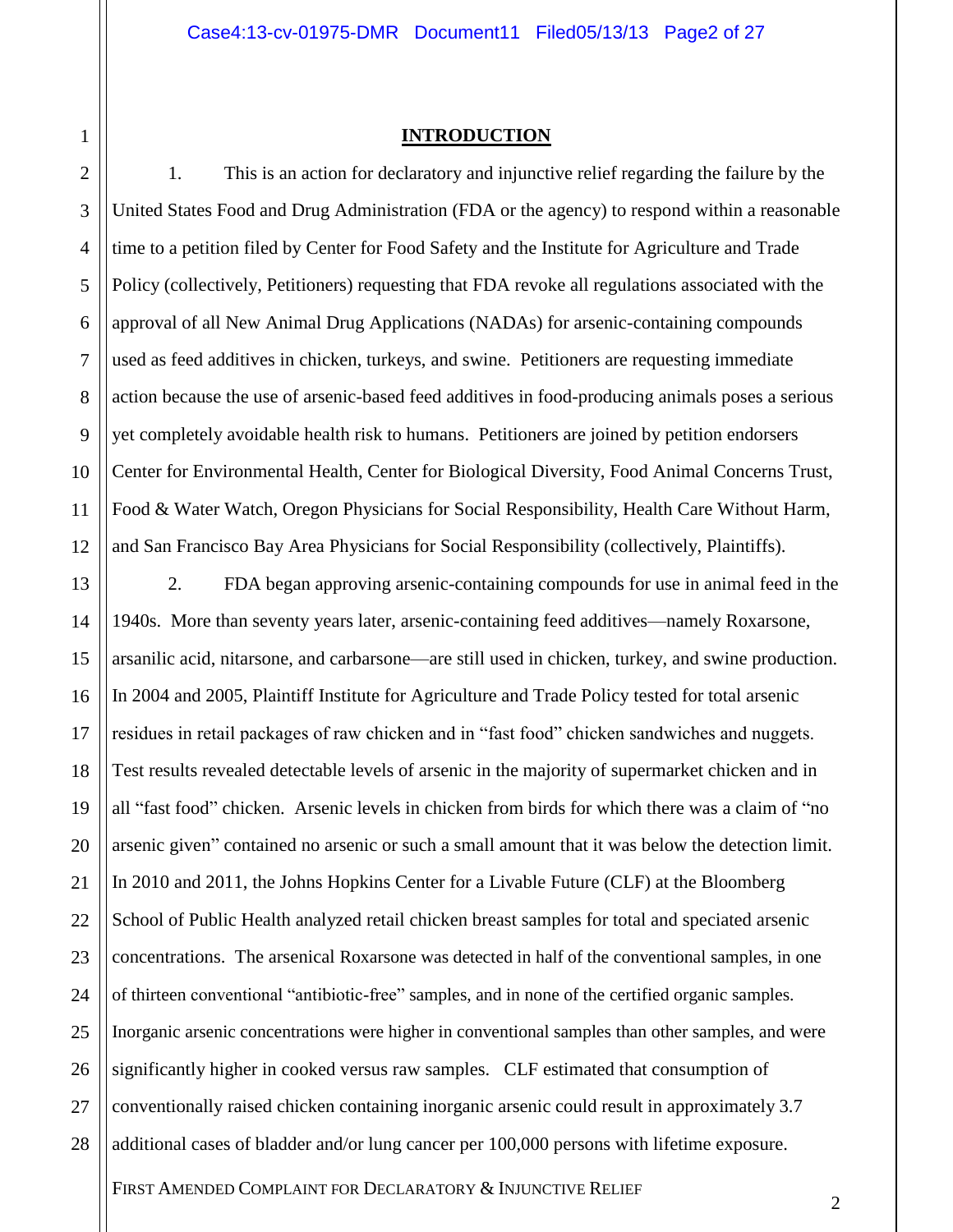2 These results strongly suggest that the use of arsenic-containing compounds in poultry feed leads to arsenic residues in chicken marketed and eaten in the United States.

3

4

5

6

7

8

1

3. Inorganic arsenic is a [known human carcinogen.](http://cfpub.epa.gov/ncea/cfm/recordisplay.cfm?deid=219111) It can contribute to cancers, heart disease, diabetes, declines in intellectual function, and can decrease a body's ability to respond to viruses. The organic form of arsenic—the form found in arsenic-containing compounds—was once considered safe at low levels. Recent studies show that organic arsenic can easily convert to inorganic arsenic. Further, organic arsenic may also be toxic in its own right, though an earlier history of organic arsenical toxicity has been largely overlooked by FDA.

9 10 11 12 13 14 15 16 17 4. On December 8, 2009, Petitioners submitted a petition to FDA for rulemaking. Docket No. FDA-2009-P-0594-0001/CP (2009 Petition) (filed concurrently as Exhibit A). Pursuant to § 360b of the Federal Food, Drug, and Cosmetic Act (FFDCA), the 2009 Petition requested that FDA immediately suspend all approvals of NADAs for arsenic-containing compounds used as feed additives in food-producing animals; publish a Notice of Opportunity for an Evidentiary Hearing concerning new evidence related to the NADAs; upon completion of the hearing, issue an order withdrawing all approvals of arsenic-containing animal feed additives; and revoke all regulations associated with approval of all NADAs for arsenic-containing animal feed additives.

18 19 20 22 23 24 5. Since the filing of the 2009 Petition, significant events have occurred that demonstrate both an urgent need and incentive for FDA to use its statutory authority to immediately withdraw approval of arsenic-containing feed additives. In February 2011, FDA completed a final report on a study of the safety of edible tissues from chickens treated with arsenicals, particularly Roxarsone. The study concluded that levels of inorganic arsenic in chicken livers were significantly higher for chickens treated with the arsenical Roxarsone than for chickens not treated with Roxarsone.<sup>1</sup> Shortly following the release of FDA's study, in June

25 26

 $\overline{a}$ 

21

<sup>27</sup> U.S. Food and Drug Admin., Final Report on Study 275.30, Provide data on various arsenic species present in broilers treated with roxarsone: Comparison with untreated birds 36 (Feb. 10, 2011), *available at* http://www.fda.gov/downloads/AnimalVeterinary/SafetyHealth/

<sup>28</sup> ProductSafetyInformation/UCM257545.pdf.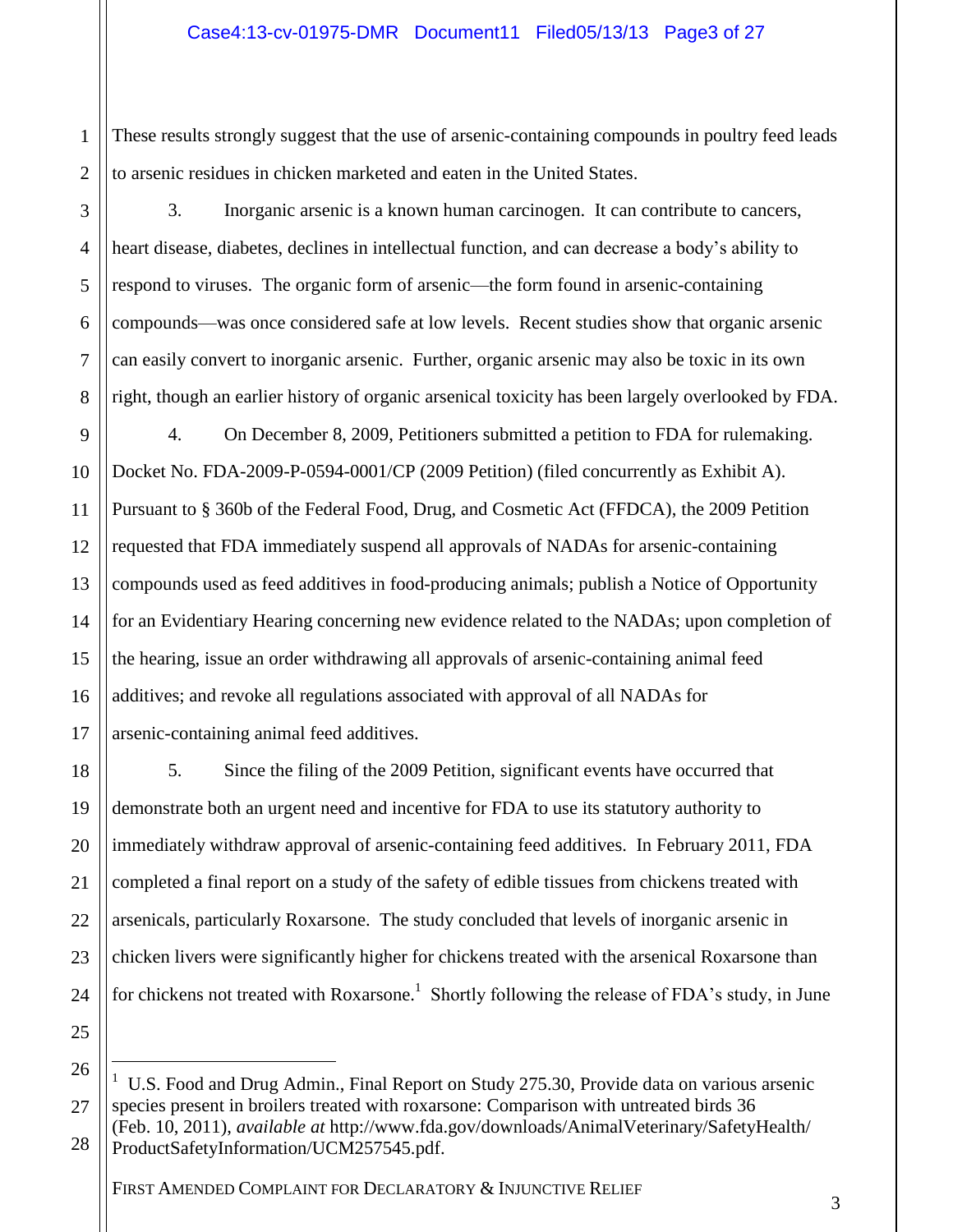1 2 3 2011, Alpharma (a division of Pfizer) announced it would voluntarily suspend—not revoke sale of Roxarsone within 30 days.<sup>2</sup> At this time, FDA commented that Roxarsone raised concerns of "completely avoidable exposure to a carcinogen."<sup>3</sup>

4 5 6 7 8 9 10 11 12 6. Even though Pfizer claims it is not currently selling Roxarsone, and Roxarsone raises concerns of "completely avoidable" exposure to a known carcinogen, FDA has not formally withdrawn Roxarsone from the market—the drug could be returned to the market at any time. Nor has FDA studied the other arsenic-containing compounds referenced in the 2009 Petition or evaluated muscle tissue consumed by humans more frequently than chicken livers. No other arsenical drug manufacturers have voluntarily suspended their sales of other arsenicals, even though other arsenicals are just as likely as Roxarsone to convert to inorganic arsenic and to be present in chicken, turkey, or swine. FDA's failure to act has completely failed to close the loop on an avoidable exposure pathway to a known carcinogen.

7. Nearly three and a half years have now passed since FDA docketed the 2009 Petition for rulemaking. Not only has FDA failed to act under the FFDCA, the agency has not meaningfully responded to the 2009 Petition and is in violation of the Administrative Procedure Act (APA). In the interim, evidence of the negative effects of arsenic-based feed additives continues to mount. This Court should order the agency to respond to Plaintiffs' 2009 Petition without further unlawful delay.

19

13

14

15

16

17

18

20

21

22

23

24

## **JURISDICTION**

8. This Court has jurisdiction over this action pursuant to 28 U.S.C. § 1331 (federal question) and 28 U.S.C. § 1346 (United States as defendant).

9. The relief requested is specifically authorized pursuant to 28 U.S.C. § 1651 (writs) and 28 U.S.C. §§ 2201–02 (declaratory relief). An actual controversy exists between the parties within the meaning of 28 U.S.C. § 2201 (declaratory judgments).

25 26

 $\overline{a}$ 

27

28 3 *Id.* (emphasis added).

<sup>2</sup> Press Release, U.S. Food and Drug Admin., FDA: Pfizer will voluntarily suspend sale of animal drug 3-Nitro (June 8, 2011), *available at* http://www.fda.gov/NewsEvents/Newsroom/ PressAnnouncements/ucm258342.htm.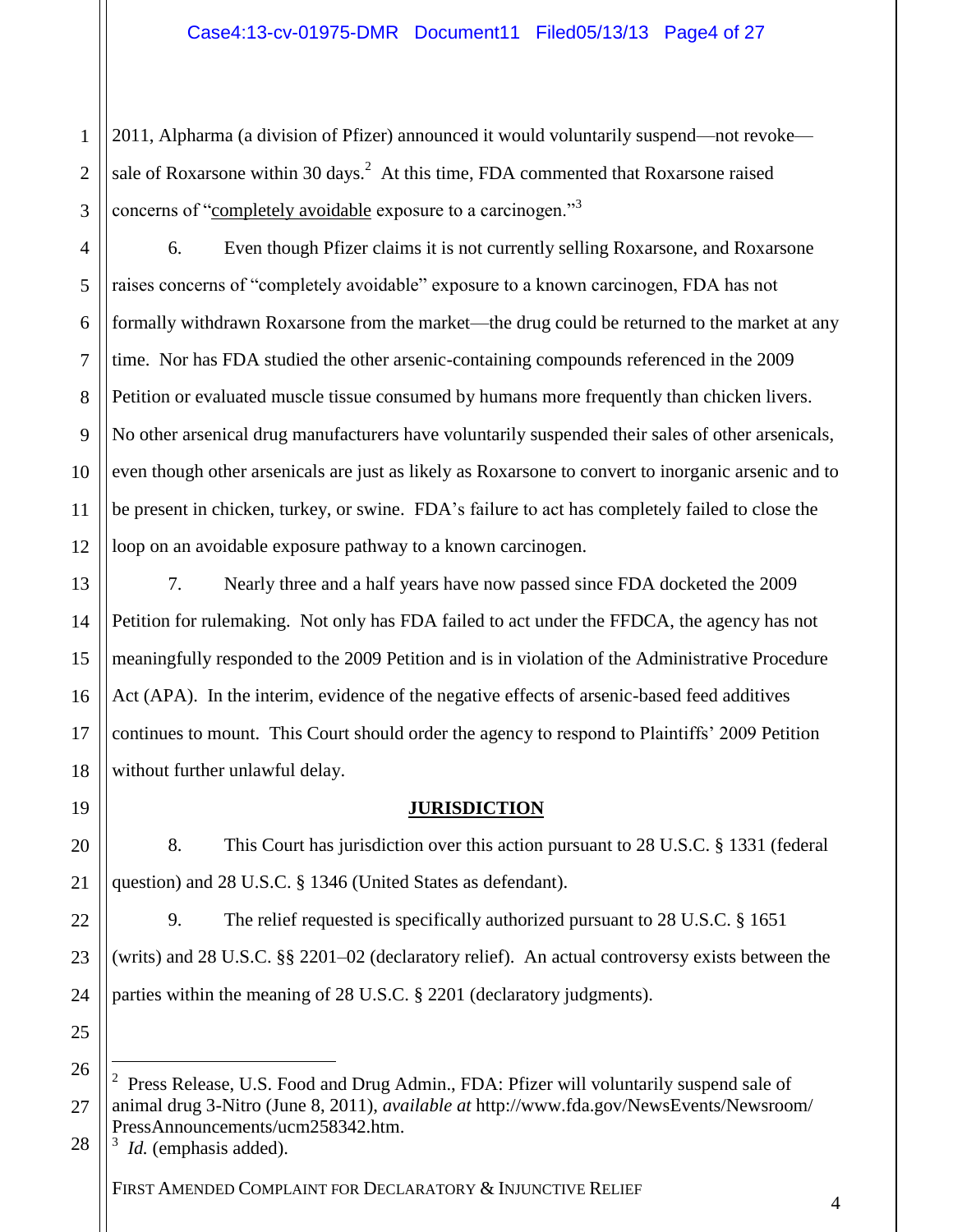10. Plaintiffs have a right to bring this action pursuant to the APA, 5 U.S.C. § 702.

## **VENUE**

11. Venue properly lies in this Court pursuant to 28 U.S.C. § 1391(e) because one or more of the Plaintiffs reside in this District.

## **PARTIES**

12. Plaintiff Center for Food Safety (CFS) is a Washington, D.C.-based nonprofit organization located at 660 Pennsylvania Avenue S.E., Washington, D.C. 20003. CFS has nearly 300,000 members, including members in every state across the country, many of whom purchase and consume chicken, turkey, and pork that were fed arsenic-based feed additives, and eggs from chickens that were fed arsenic-based feed additives. CFS and its members are being, and will be, adversely affected by FDA's continued failure to address the risks associated with the use of arsenic-based feed additives.

13. Founded in 1997, CFS is dedicated to addressing the environmental, economic, ethical, human health, and social impacts associated with the development and commercialization of agricultural and food processing technologies. CFS combines multiple tools and strategies in pursuing its goals, including litigation and legal petitions for rulemaking, legal support for various sustainable agriculture and food safety constituencies, public education, grassroots organizing, and media outreach. CFS is actively involved in the campaign against the use of antimicrobials in food animal production and has specifically focused on arsenic-based feed additives since 2008. CFS members support enhanced animal welfare and regularly purchase organic products, including organic meat and dairy, due to concerns about the use of antimicrobials like arsenic in animal production. CFS and its members believe it is imperative that FDA promote a cautious approach to the use of arsenic-based feed additives and other antimicrobials in food in order to protect human health.

14. CFS also sends action alerts to its membership. These action alerts generate public involvement, education, and engagement with governmental officials on issues related to fighting the health and environmental impacts of industrial agriculture and promoting a more sustainable, healthier food system. Collectively, the dissemination of this material has made

FIRST AMENDED COMPLAINT FOR DECLARATORY & INJUNCTIVE RELIEF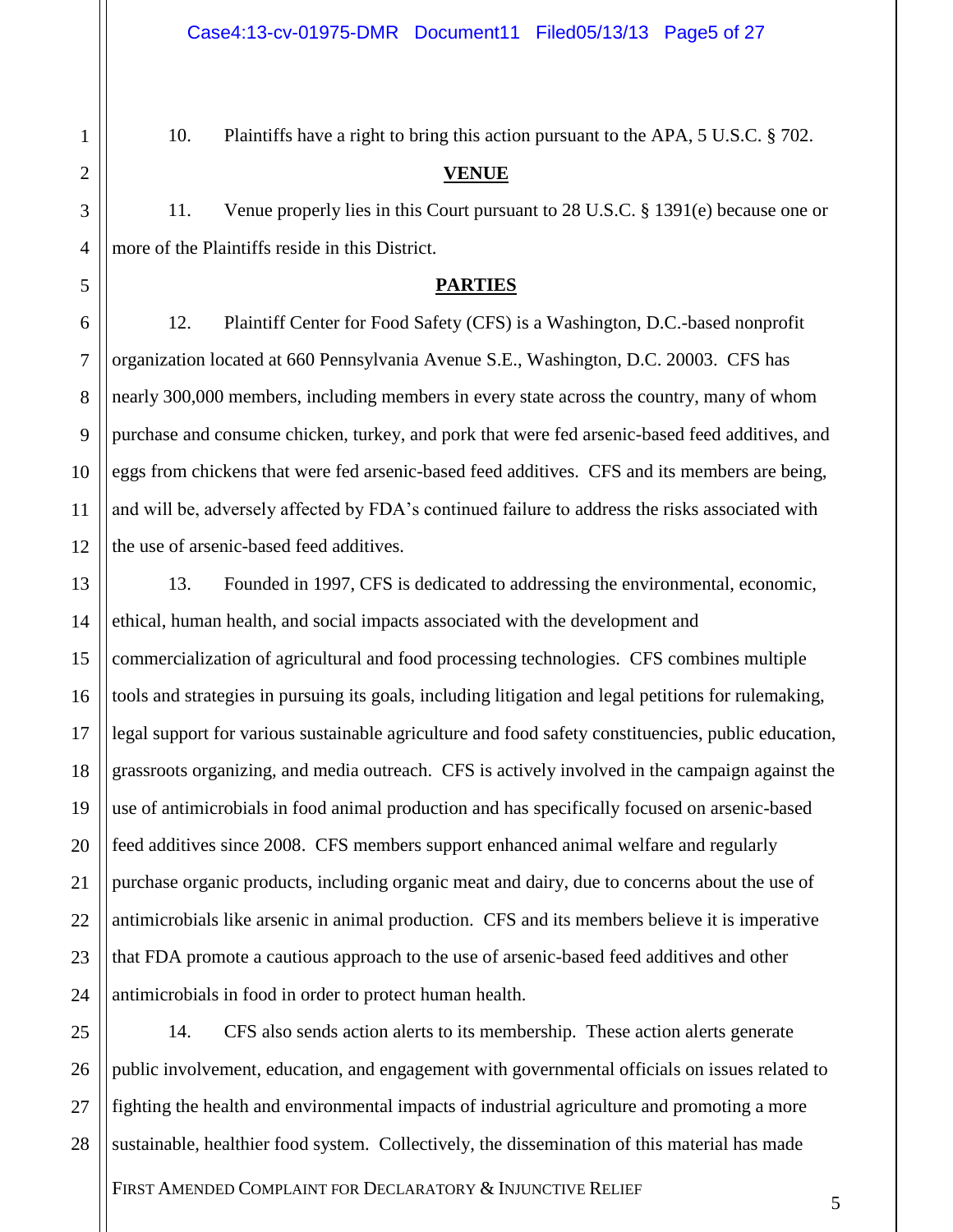1 2 CFS an information clearinghouse for public involvement and governmental oversight of food safety issues.

3

4

5

6

7

8

9

10

11

12

13

14

15

16

17

18

19

20

21

22

23

24

25

15. Plaintiff Institute for Agriculture and Trade Policy (IATP) is a 501(c)(3) nonprofit organization located at 2105 First Avenue South, Minneapolis, Minnesota 55404. Established in 1986, IATP works locally and globally at the intersection of policy and practice to ensure fair and sustainable food, farm, and trade systems. In 2006, IATP issued a groundbreaking report, *Playing Chicken: Avoiding Arsenic in Your Meat*, examining arsenic residues in retail chicken meat purchased in supermarkets as well as chicken products from "fast food" outlets. Prior to this report, FDA had never tested for the presence of arsenic in chicken muscle, only in chicken liver on a limited basis.

16. Plaintiff Center for Environmental Health (CEH) is located at 528 61st Street, Suite A, Oakland, California 94609. Founded in 1996, CEH is a nonprofit organization dedicated to protecting the public from environmental and consumer health hazards. CEH is committed to environmental justice, reducing the use of toxic chemicals and practices, supporting communities in their quest for a safer environment, and corporate accountability. CEH programs have eliminated health threats to children from pesticides on our food, contamination from lead in imported candies, Polychlorinated Biphenyls (PCBs) in farmed salmon, contamination from harmful chemicals in food packaging, and other food safety threats.

17. Plaintiff Center for Biological Diversity (the Center) is a nonprofit public interest corporation with over 41,000 members and offices throughout the United States. The Center has offices in several locations, including Tucson, Arizona; San Francisco, Los Angeles, and Joshua Tree, California; Portland, Oregon; Silver City, New Mexico; and Washington, D.C. The Center and its members are dedicated to protecting the diverse native species and habitats of North America through science, policy, education, and environmental law. Members of the Center reside or own property and use waterways and environments throughout the United States that are impacted by pollution from animal feeding operations.

26 27 28 18. The Center's Toxics and Endangered Species Campaign employs a broad range of tools to reduce the harmful impacts of toxic contamination from man-made pollution, industrial chemicals, and resource-extractive processes. Through strategic litigation, creative media, policy

FIRST AMENDED COMPLAINT FOR DECLARATORY & INJUNCTIVE RELIEF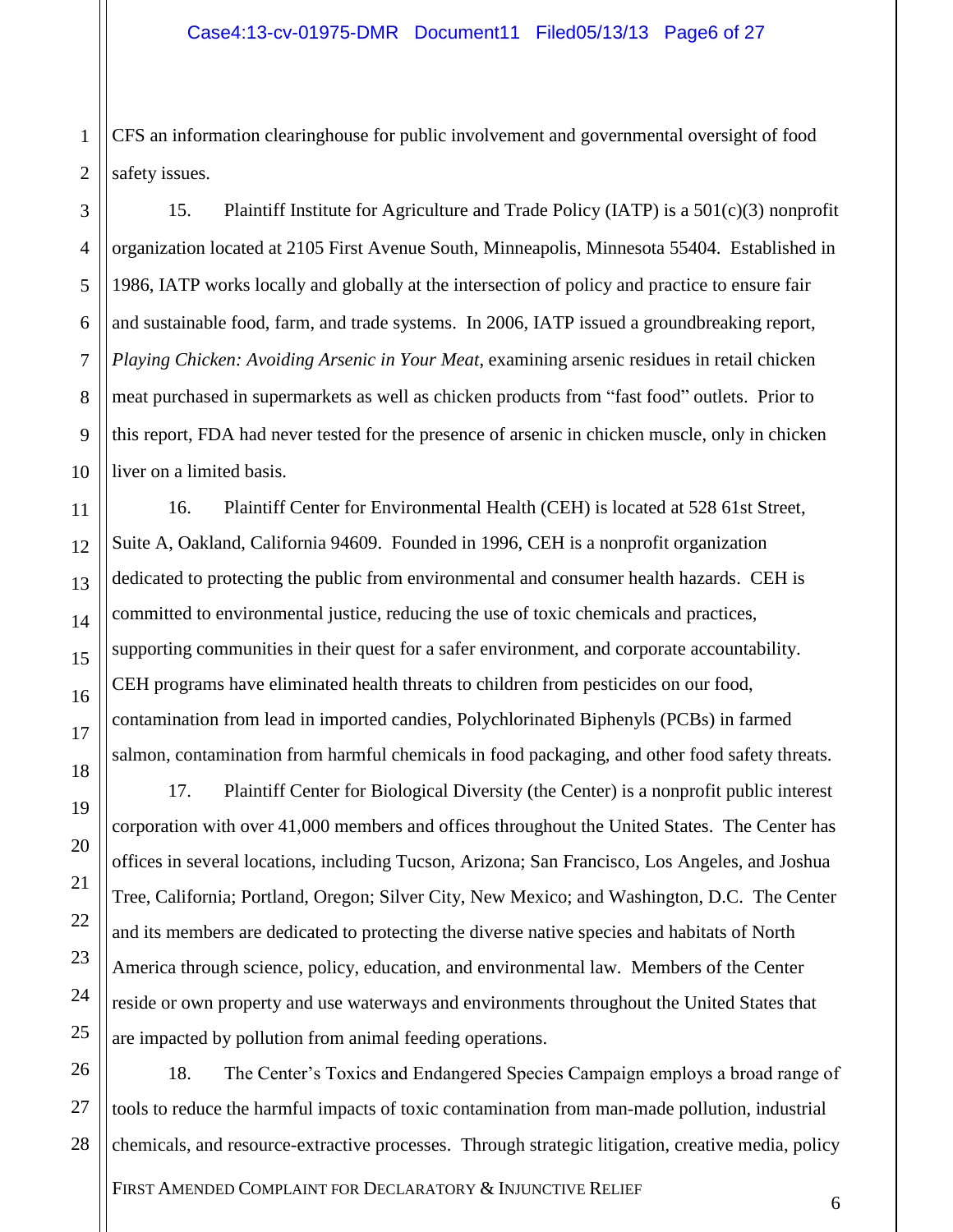advocacy, scientific reports, coalition building, and outreach to our members, the Center has mounted an effective campaign to target some of the most harmful toxins in our environment.

19. Plaintiff Food Animal Concerns Trust (FACT) is a nonprofit organization located at 3525 W. Peterson Avenue, Suite 213, Chicago, Illinois, 60659-3314. FACT is dedicated to improving the welfare of farm animals; addressing public health problems such as the safety of meat, milk, and eggs; broadening opportunities for family farmers; and reducing environmental pollution. FACT has an active Public Health Program that identifies and advocates for steps farmers should take to keep their cattle, pigs, turkeys, and chickens from being the cause of human disease. FACT supports appropriate food safety regulation of farms where animals are raised to produce meat, milk, and eggs. An important part of FACT's public health work is to advocate for actions that reduce the risk that animal products are contaminated by unsafe residues of veterinary drugs including arsenic. FACT does this domestically through engagement with FDA and internationally by participating in the Codex Committee on Residues of Veterinary Drugs in Food.

20. Plaintiff Food  $& Water Watch (FWW)$  is a national nonprofit public interest consumer advocacy organization located at 1616 P Street NW, Suite 300, Washington, D.C. 20036, with offices throughout the United States, including New York City, New York, and San Francisco, California. FWW advocates for common sense policies that will result in healthy, safe food and access to safe and affordable drinking water. FWW helps people take charge of where their food comes from; keeps clean, affordable, public tap water flowing freely to our homes; protects the environmental quality of oceans; forces government to do its job protecting citizens; and educates about the importance of keeping the global commons—our shared resources—under public control. To that end, FWW has advocated against various government proposals and polices that would limit consumers' right to healthy and safe products, and negatively impact human health and the overall environment. Specifically on the issue of arsenic, FWW worked for several years in Maryland to support passage of a bill that bans the use of Roxarsone. The bill passed in 2012. FWW has also worked for several years to educate the public about the need for changes to public policy on animal drugs including antibiotics and arsenicals.

1

2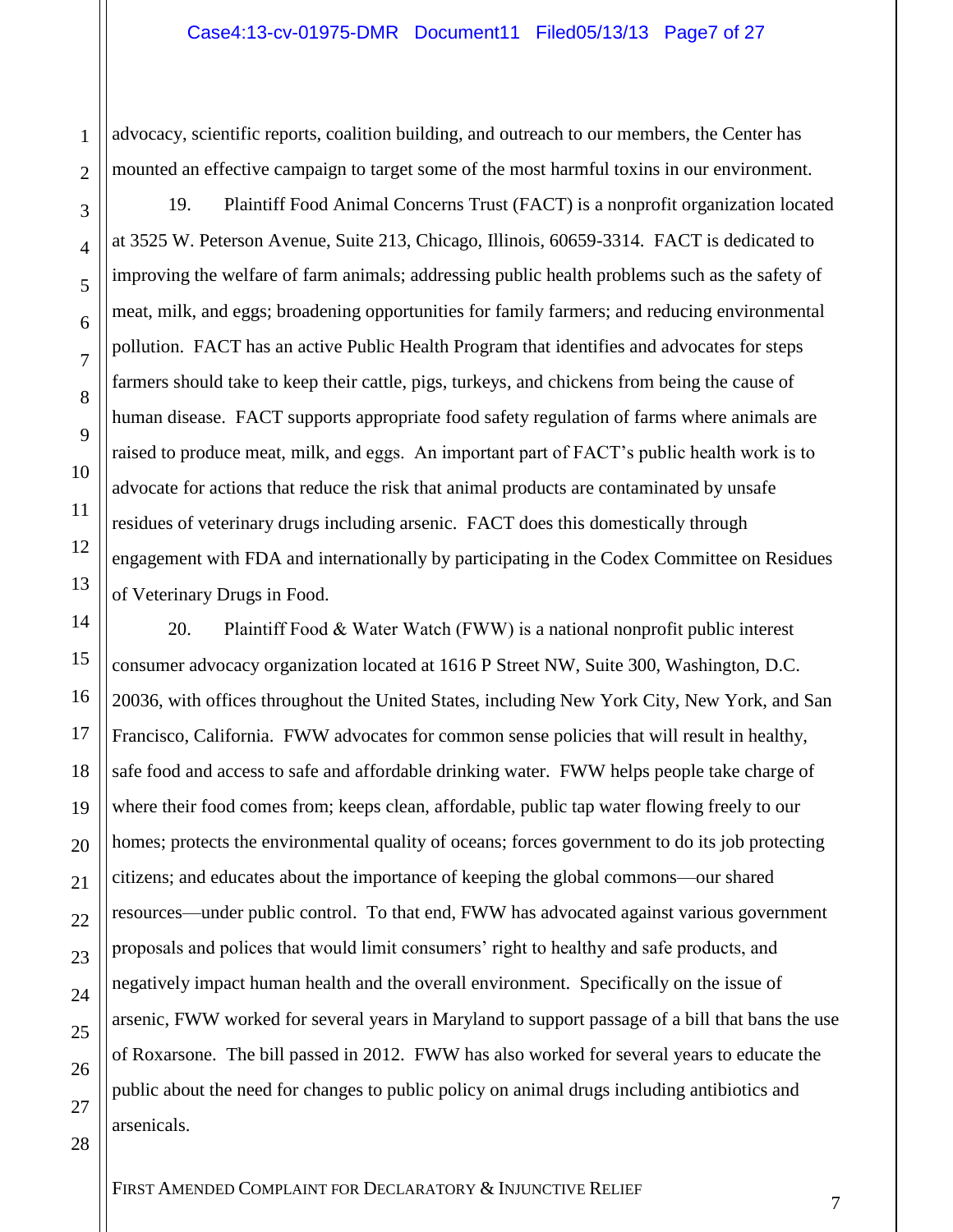21. Plaintiff Oregon Physicians for Social Responsibility (OPSR) is located at 812 SW Washington Street, Suite 1050, Portland, Oregon 97205. It was founded in 1980 as a regional chapter of Physicians for Social Responsibility. Guided by the values and expertise of medicine and public health, OPSR works to protect human life from the gravest threats to health and survival by striving to end the nuclear threat, advance environmental health, and promote peace.

22. Plaintiff Health Care Without Harm (HCWH), founded in 1996, has offices in Reston, Virginia, and worldwide. HCWH works to implement ecologically sound and healthy alternatives to health care practices that pollute the environment and contribute to disease.

23. Since 2005 OPSR has partnered with HCWH on its Oregon Healthy Food in Health Care Project (the Project). The Project employs market-based forces to increase demand for sustainably-produced foods, improve hospital food quality, educate the public, and bolster the local economy. The principal goal of the Project is to leverage the significant purchasing power and influence of hospitals to support regional markets for sustainable food and to model healthy food choices to the public. The Project provides resources, tools, education, and technical assistance to hospital food service departments. Together, OPSR and HCWH have addressed the issue of antimicrobials, and specifically arsenical usage, in poultry production by supporting greater understanding of the environmental health consequences of the practice and then helping institutional food buyers to seek information from their suppliers to make informed purchasing decisions.

24. Plaintiff San Francisco Bay Area Chapter of Physicians for Social Responsibility (SF PSR), founded in 1979, was the first chapter of Physicians for Social Responsibility to be organized in the country and remains one of the largest of the thirty-one U.S. chapters, with over 2000 members. Physicians for Social Responsibility is a nonprofit advocacy organization that combines the power of community activism with the knowledge and credibility of physicians and other health professionals to promote public policies that support human health. SF PSR is the preeminent medical and public health voice in the San Francisco region on a broad range of critical social and environmental health issues, including building a healthier food system.

1

2

3

4

5

6

7

8

9

10

11

12

13

14

15

16

17

18

19

20

21

22

23

24

25

26

27

28

FIRST AMENDED COMPLAINT FOR DECLARATORY & INJUNCTIVE RELIEF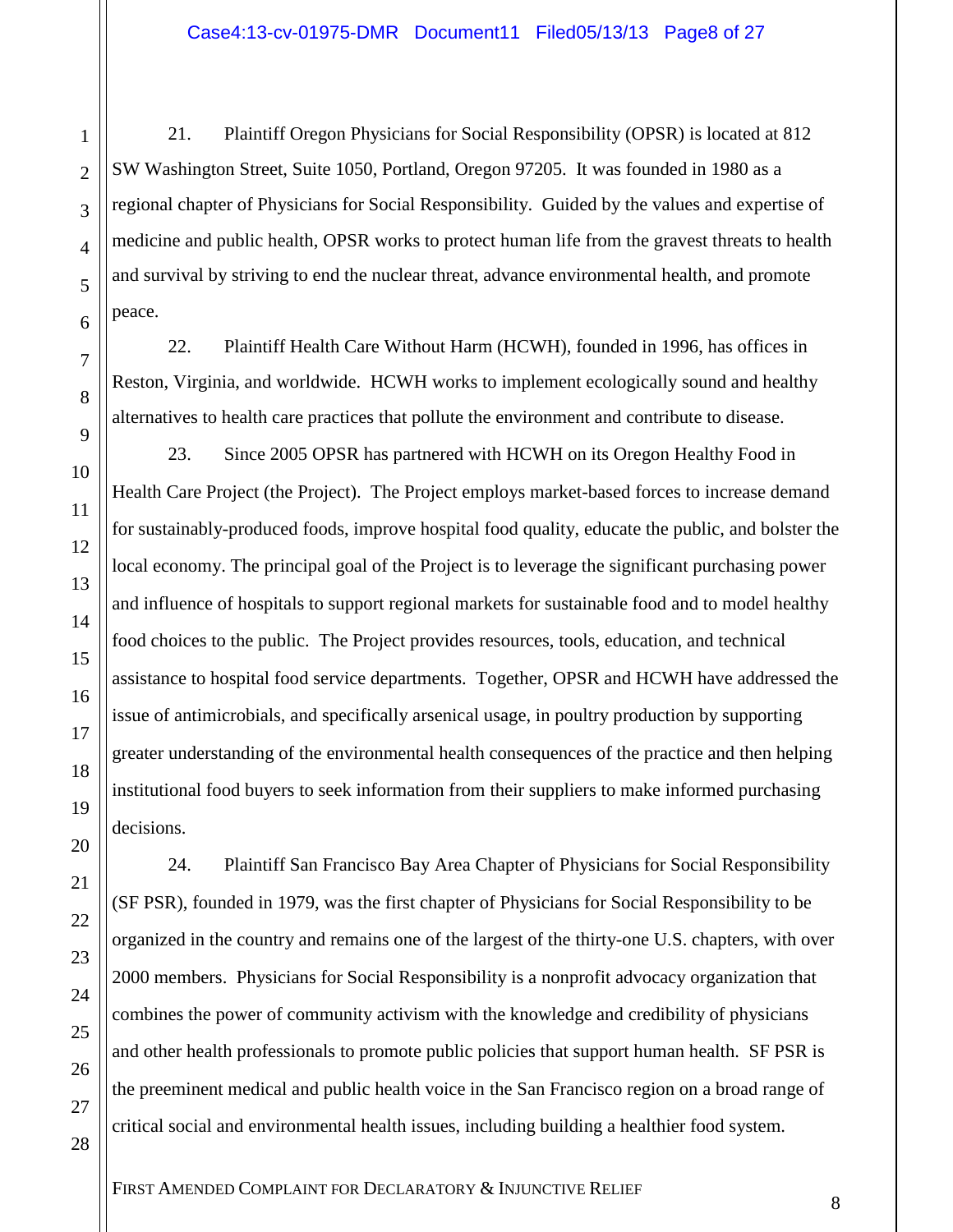1 2 3 4 5 6 7 8 SF PSR coordinates the Healthy Food in Health Care program in California, a nationwide program of Health Care Without Harm that harnesses the purchasing power and expertise of the health care sector to advance the development of a sustainable food system. Through advocacy and education, SF PSR motivates health care facilities to implement programs that explicitly connect all aspects of the food system with health. SF PSR catalyzes sustainable procurement efforts; organizes clinicians to advocate for local, regional, and national food policy; and inspires health care institutions to become leaders in shaping a food system that supports prevention-based health care.

9 10 25. Defendant Kathleen Sebelius is the Secretary of the United States Department of Health and Human Services, and is sued in her official capacity.

11 12 13 26. Defendant Dr. Margaret A. Hamburg is sued in her official capacity as FDA Commissioner. As Commissioner, Dr. Hamburg has the ultimate responsibility for FDA's activities and policies.

27. Dr. Hamburg and the Food and Drug Administration are collectively referred to herein as "FDA" or "the agency."

## 16

18

19

20

21

22

23

24

25

26

27

14

15

## **LEGAL BACKGROUND**

#### 17 *Federal Food, Drug, and Cosmetic Act*

28. The Secretary of the U.S. Department of Health and Human Services, "through the Commissioner" of FDA, 21 U.S.C. § 393(d)(2), regulates antimicrobials in animal feed as "new animal drugs" under the FFDCA, *id.* § 360b.

29. Under FFDCA § 360b, the Secretary shall, after due notice and opportunity for hearing to the applicant, issue an order withdrawing approval of a new animal drug if the Secretary finds:

A) "[E]xperience or scientific data show that such drug is unsafe for use under the conditions of use upon the basis of which the application was approved or the condition of use authorized under subsection (a)(4)(A)," *id.* § 360b(e)(1)(A);

28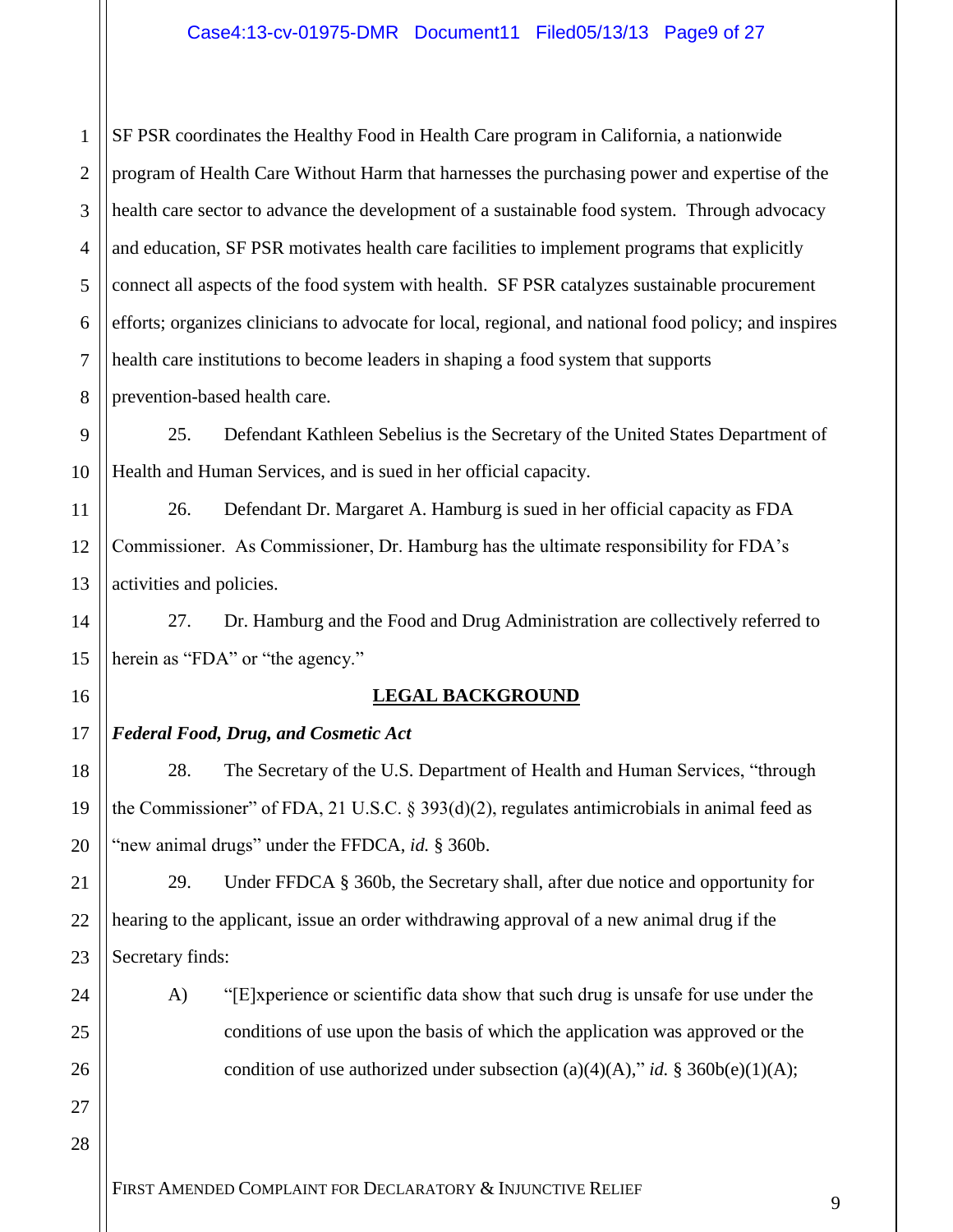B) New evidence, tests, or methods developed since approval of the application show that the drug is not safe for use "under the conditions of use upon the basis of which the application was approved," *id.* § 360 $b(e)(1)(B)$ ; or

C) New information, combined with the evidence available at the time the application was approved, shows a "lack of substantial evidence that such drug will have the effect it purports or is represented to have under the conditions of use prescribed, recommended, or suggested in the labeling thereof," *id.*  $§$  360b(e)(1)(C).

*FDA Regulations on Citizen Petitions*

30. FDA's regulations provide that citizens may petition FDA to "issue, amend, or revoke a regulation or order, or to take or refrain from taking any other form of administrative action." 21 C.F.R. § 10.25.

1

2

3

4

5

6

7

8

9

10

11

12

13

14

15

16

17

18

24

28

31. "The Commissioner shall  $\ldots$  rule upon each petition  $\ldots$ ." *Id.* § 10.30(e)(1).

32. "[T]he Commissioner shall furnish a response to each petitioner within 180 days of receipt of the petition" by approving, denying, or providing a tentative response to the petition, "indicating why the agency has been unable to reach a decision on the petition. . . ." *Id.* § 10.30(e)(2). "The tentative response may also indicate the likely ultimate agency response, and may specify when a final response may be furnished." *Id*.

19 20 21 33. "The Commissioner may grant or deny such a petition, in whole or in part, and may grant such other relief or take other action as the petition warrants. The petitioner is to be notified in writing of the Commissioner's decision." *Id*. § 10.30(e)(3).

22 *Administrative Procedure Act*

23 34. Under the APA, agencies are required to "give an interested person the right to petition for the issuance, amendment, or repeal of a rule." 5 U.S.C. § 553(e).

25 26 27 35. The APA requires an agency to conclude a matter presented to it "within a reasonable time." *Id.* § 555(b). "Prompt notice shall be given of the denial [of a petition] in whole or in part. . . ." *Id.* § 555(e).

FIRST AMENDED COMPLAINT FOR DECLARATORY & INJUNCTIVE RELIEF 36. The APA grants a right of judicial review to "[a] person suffering legal wrong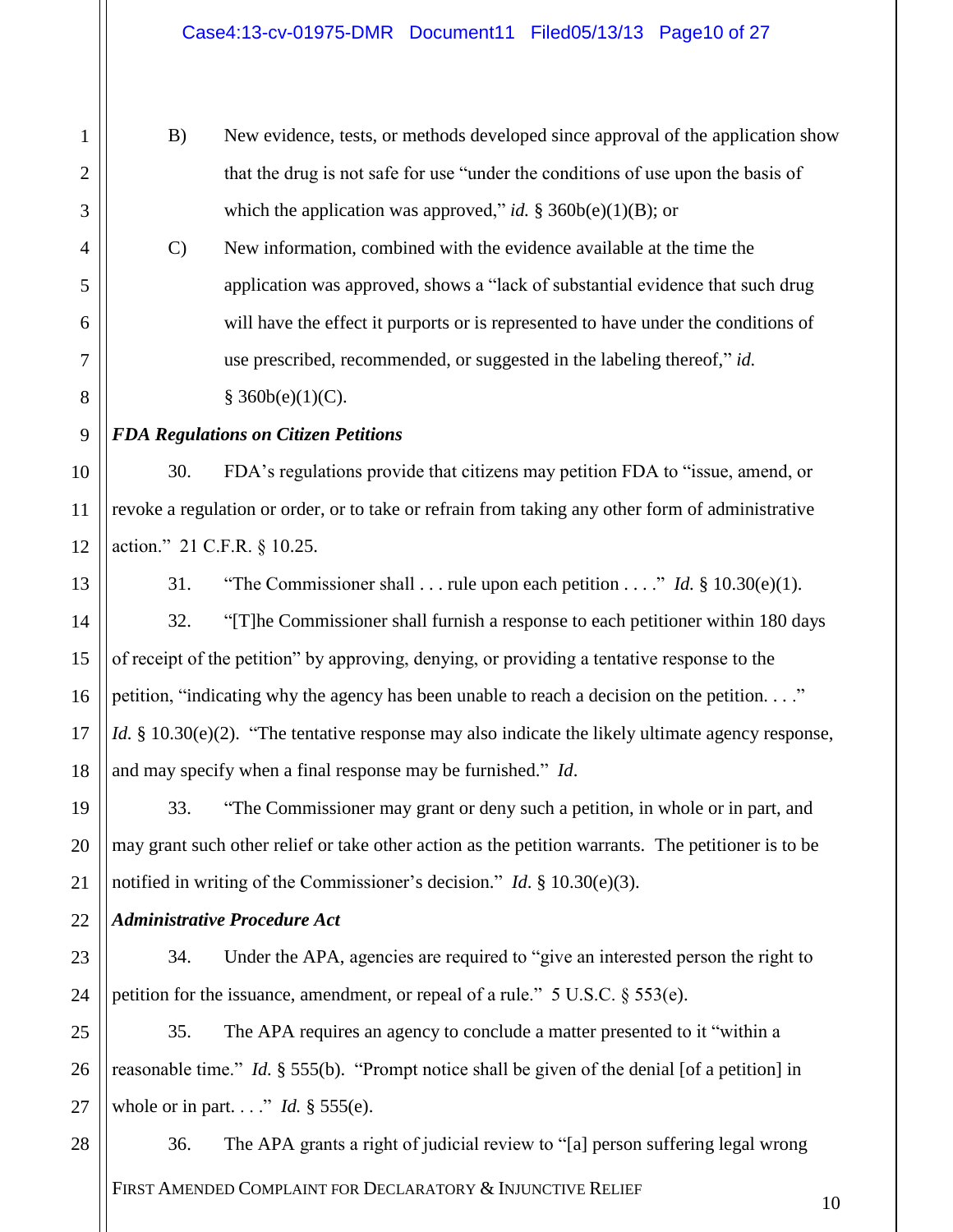because of agency action, or adversely affected or aggrieved by agency action." *Id.* § 702.

37. Courts "shall compel agency action unlawfully withheld or unreasonably delayed," *id.* § 706(1), and "hold unlawful and set aside agency action, findings, and conclusions found to be arbitrary, capricious, an abuse of discretion, or otherwise not in accordance with law," *id.* § 706(2)(A). Courts may only review a final agency action, *id.* § 704, and "agency action" includes a "failure to act," *id.* § 551(13).

## **STATEMENT OF FACTS**

*Arsenic*

38. Arsenic is a semi-metal element in the periodic table. It is odorless and tasteless. Arsenic occurs naturally in the environment as an element of the earth's crust; it is found in rocks, soil, water, air, plants and animals. It can be further released into the environment through natural activities such as volcanic action, erosion of rocks, and forest fires, or through human actions. Elemental arsenic is combined with other elements such as oxygen, chlorine, and sulfur to form inorganic arsenic compounds.

39. Historically, arsenic compounds were used in many industries, including: as a preservative in pressure treated lumber; as a preservative in animal hides; as an additive to lead and copper for hardening; in glass manufacturing; in pesticides; in animal agriculture; and as arsine gas to enhance junctions in semiconductors. The United States has cancelled the approvals of some of these uses, such as arsenic-based pesticides, for health and safety reasons. Some of these cancellations were based on voluntary withdrawals by producers. For example, manufacturers of arsenic-based wood preservatives voluntarily withdrew their products in 2003 due to safety concerns, and the United States Environmental Protection Agency (EPA) signed the cancellation order. In the Notice of Cancellation Order, EPA stated that it considered the voluntary move a positive step, especially for the nation's children. "[EPA] believes that reducing the potential residential exposure to a known human carcinogen is desirable.<sup>34</sup>

26 27

 $\overline{a}$ 

28

<sup>4</sup> Response to Requests to Cancel Certain Chromated Copper Arsenate (CCA) Wood Preservative Products and Amendments to Terminate Certain Uses of other CCA Products, 68 Fed. Reg. 17366, 17367 (Apr. 9, 2003).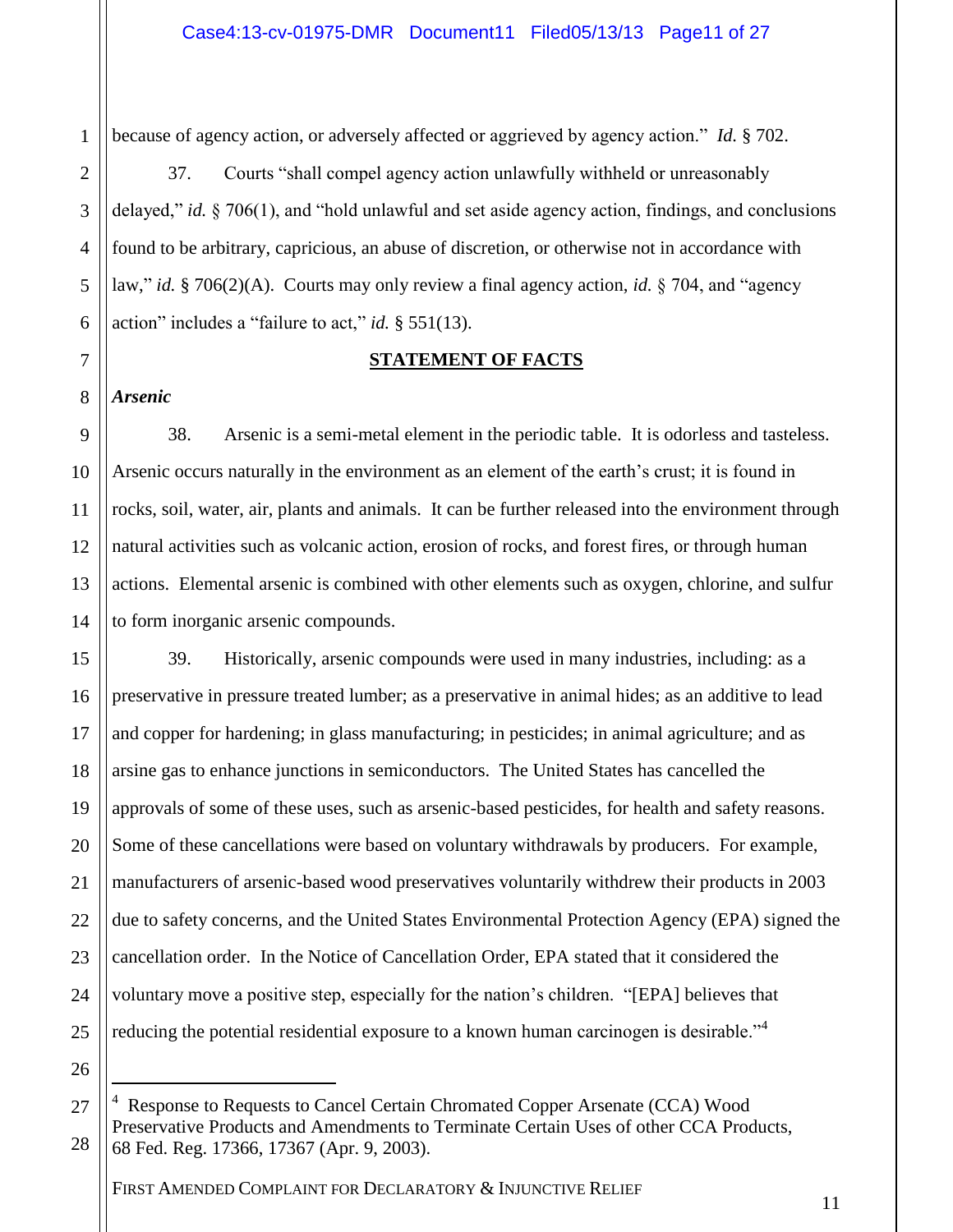40. Arsenic is an element—it does not degrade or disappear. Therefore, despite efforts to reduce the amount of arsenic in the environment, residual arsenic remains.

3 *Arsenic-Based Feed Additives*

1

2

4

5

6

7

13

14

15

16

17

18

19

20

21

41. Arsenic is widely used in animal agriculture, contributing to the overall arsenic burden. FDA first approved the use of an arsenic-containing compound, Roxarsone, for use in animal production in 1944. Since then, FDA has approved more than 100 different arsenical compounds for use in broiler chickens alone.

8 9 10 42. Arsenic-containing compounds are most widely used in chicken production. According to data from the United States Department of Agriculture (USDA), 8,428,847,000 chickens were killed for food in the United States in 2012 alone.

11 12 43. In 2002, an estimated seventy percent of chickens were fed arsenic-containing compounds at some point in their lives.<sup>5</sup>

44. Chicken production has changed significantly in the last sixty years. Almost all chickens are now raised indoors. A modern broiler house is typically a single story facility, approximately forty feet wide by 400–500 feet long that holds 25,000 to 30,000 birds. A modern broiler "farm" generally has two to six such houses, with up to 150,000 birds or more. Inside these facilities, animals compete for space, food, and water; breathe contaminated air; and live in their own waste. Conditions of overcrowding and poor sanitation significantly increase the chance of large outbreaks of zoonotic diseases in large chicken operations. The relentless drive to produce more animals in less time, with less space, and at a lower cost is what lies behind the routine addition of antimicrobial drugs such as arsenicals to animal feeds.

22 23 24 25 45. Arsenic-containing feed additives are approved for both non-therapeutic and therapeutic uses. The thousands of animal feeding operations in the U.S. can use arsenic-containing feed additives for non-therapeutic reasons, such as to increase weight gain, improve feed efficiency, and improve pigmentation in animals, 21 C.F.R. § 558.530, or to

26 27

 $\overline{a}$ 

28

<sup>5</sup> *See* 21 C.F.R. §§ 558.35-558.680; H.D. Chapman, Z.B. Johnson, *Use of Antibiotics and Roxarsone in Broiler Chickens in the USA: Analysis for the Years 1995 to 2000*, 81 Poultry Sci. 356, 356-64 (2002).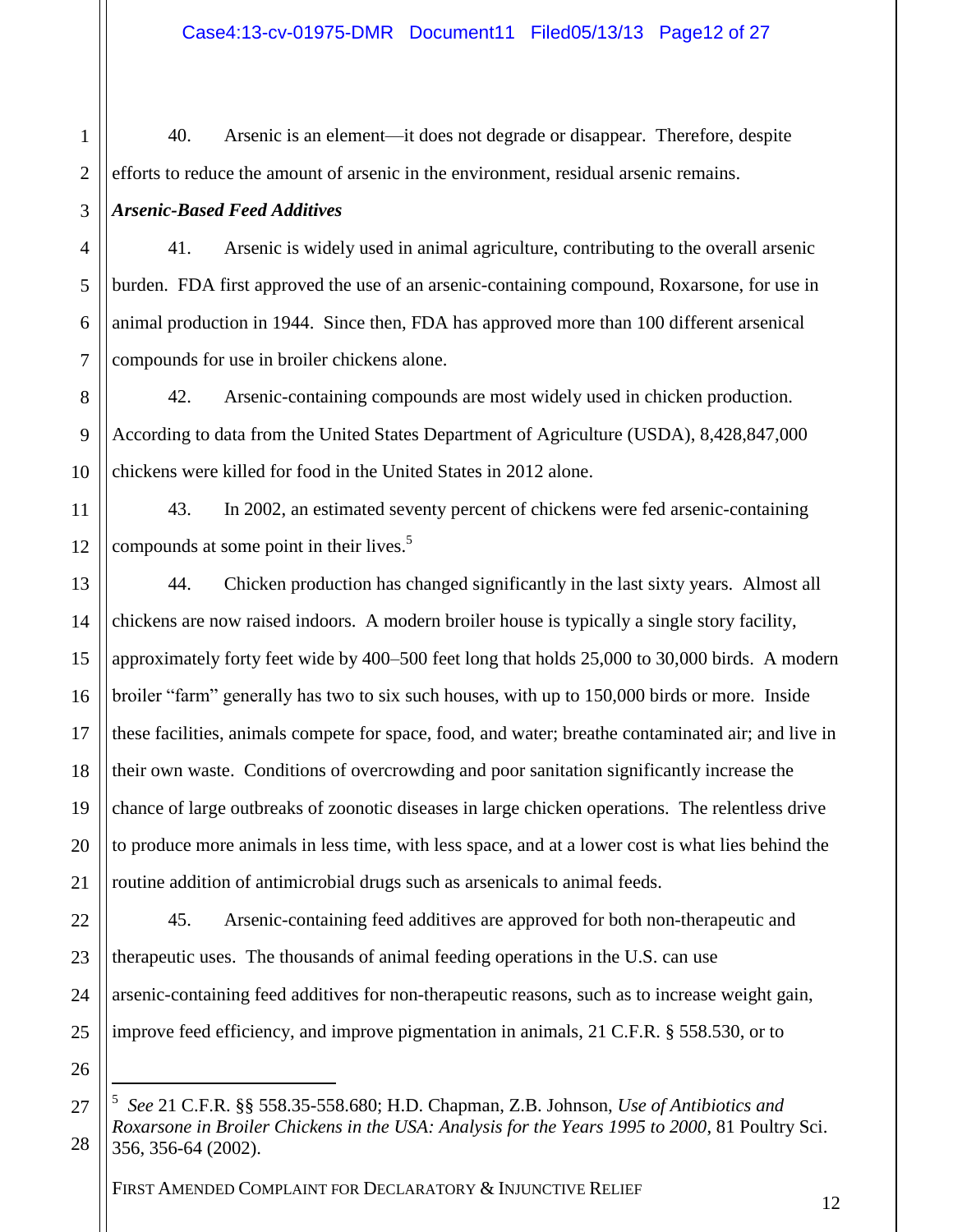1 2 prevent and control disease among animals that are raised in crowded, stress-inducing conditions that promote disease.

46. Arsenic, like other antimicrobials, is added to animal feed without a prescription. Most food-producing animals receive multiple drugs in their feed or drinking water for the majority of their lives. For example, broiler chickens are fed pre-starter, starter, and grower feeds containing up to three drug components: an antibiotic to promote growth, an arsenical, and an anti-parasite drug. Finisher feed also contains an antibiotic and arsenical, although arsenic is prohibited the last five days of a broiler's short life.

9 10 11 47. While FDA approves proposed arsenical uses, it does not collect data on arsenical sales or use. The most recent data available indicates that in 2010, 706,530 kilograms (kg) of arsenicals were sold for use in food-producing animals.

12 *Arsenic Residue Testing* 

3

4

5

6

7

8

13

14

15

16

17

18

20

21

22

23

24

25

48. The U.S. approach to food safety generally does not aim to keep chemical contaminants completely out of the food supply—even cancer-causing arsenic. Rather, FDA determines the maximum exposure to that chemical deemed to be "safe," and then legally allows contamination of a particular food product up to the level of consumption that FDA believes results in maximum "safe" exposure (food tolerance residue levels).

19 49. For enforcement of food tolerance residue levels, FDA relies on USDA's Food Safety Inspection Service (FSIS). The cornerstone of FSIS's effort is the National Residue Program, which since 1970 has monitored chemical residues in food. According to USDA's "Red Book" data, FSIS conducts very little testing of more commonly consumed poultry and pork products. For example, in 2001, FSIS analyzed just 1,207 of the more than eight billion young chickens produced for total arsenic, and then only chicken kidneys and livers, not the muscle meat that most humans consume.<sup>6</sup> In 2009, FSIS tested just 324 young chickens—more

26 27

 $\overline{a}$ 

28 6 USDA, FSIS, 2001 FSIS National Residue Program Data, *available at*  http://www.fsis.usda.gov/OPHS/red\_book\_2001/2001\_Residue\_Program\_Data\_Sections1-7.pdf.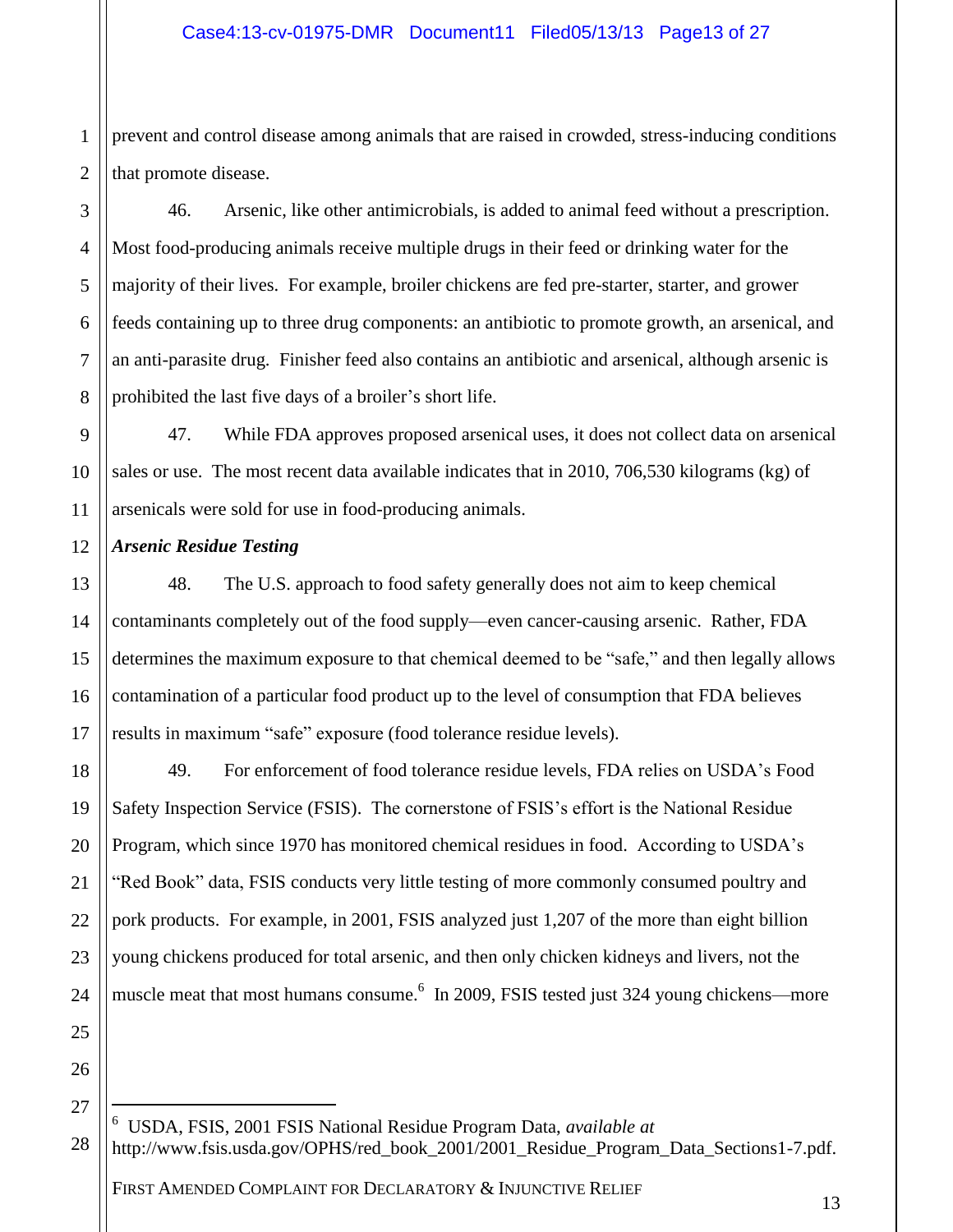2 3 4 5 6 than twenty-five percent of these chickens tested positive for arsenic residue.<sup>7</sup> In 2010, the most recent year for which the public has data, FSIS did not analyze chickens for total arsenic at all. FSIS residue testing is the only "protection" American consumers have against arsenic exposure from contaminated meat, yet residue testing is weak and funding for the FSIS National Residue Program is, and has been over the years, unstable. The function of FSIS testing is only to monitor the problem; it does not prevent or correct it.

10 11 50. Such sparse FSIS testing was the impetus for Plaintiff IATP's 2004 and 2005 independent residue testing and subsequent report. Plaintiff IATP tested for total arsenic in retail packages of raw chicken and "fast food" chicken sandwiches and nuggets. The results suggest that the use of arsenic-containing compounds in poultry feed leads to arsenic residues in chicken marketed and eaten in the United States.

51. In retail packages of raw chicken, IATP tested thighs, breasts, and livers purchased under both "conventional" and "premium" labels. IATP tested chicken from five of the top twenty-five broiler producers nationally, several premium brands, and one kosher/halal brand. Test results revealed detectable levels of arsenic in the majority—fifty-five percent—of supermarket chicken.

52. Plaintiff IATP also tested ninety samples of cooked "fast food" chicken. The tests revealed detectable levels of total arsenic in 100 percent of the samples tested.

53. A study released on May 10, 2013, by researchers at the Johns Hopkins Center for a Livable Future at the Bloomberg School of Public Health (the 2013 Study) confirms that arsenic-containing compounds and inorganic arsenic are present in both raw and cooked chicken breast.<sup>8</sup> The 2013 Study tested for arsenic in retail chicken breast samples purchased between December 2010 and June 2011. In retail packages of raw chicken, the study tested breasts sold under conventional, organic, and conventional "antibiotic-free" labels. The test included sixty

25

 $\overline{a}$ 

26

1

7

8

9

12

13

14

15

16

17

18

19

20

21

22

23

24

<sup>&</sup>lt;sup>7</sup> USDA, FSIS, United States National Residue Program 2009 Residue Sample Results (May 2011), *available at* http://www.fsis.usda.gov/PDF/2009\_Red\_Book.pdf.

<sup>27</sup> 28 8 Keeve E. Nachman, et al., *Roxarsone, Inorganic Arsenic, and Other Arsenic Species in Chicken: A U.S.-Based Market Basket Sample*, Envtl. Health Persp. (2013), *available at* http://ehp.niehs.nih.gov/wp-content/uploads/121/5/ehp.1206245.pdf.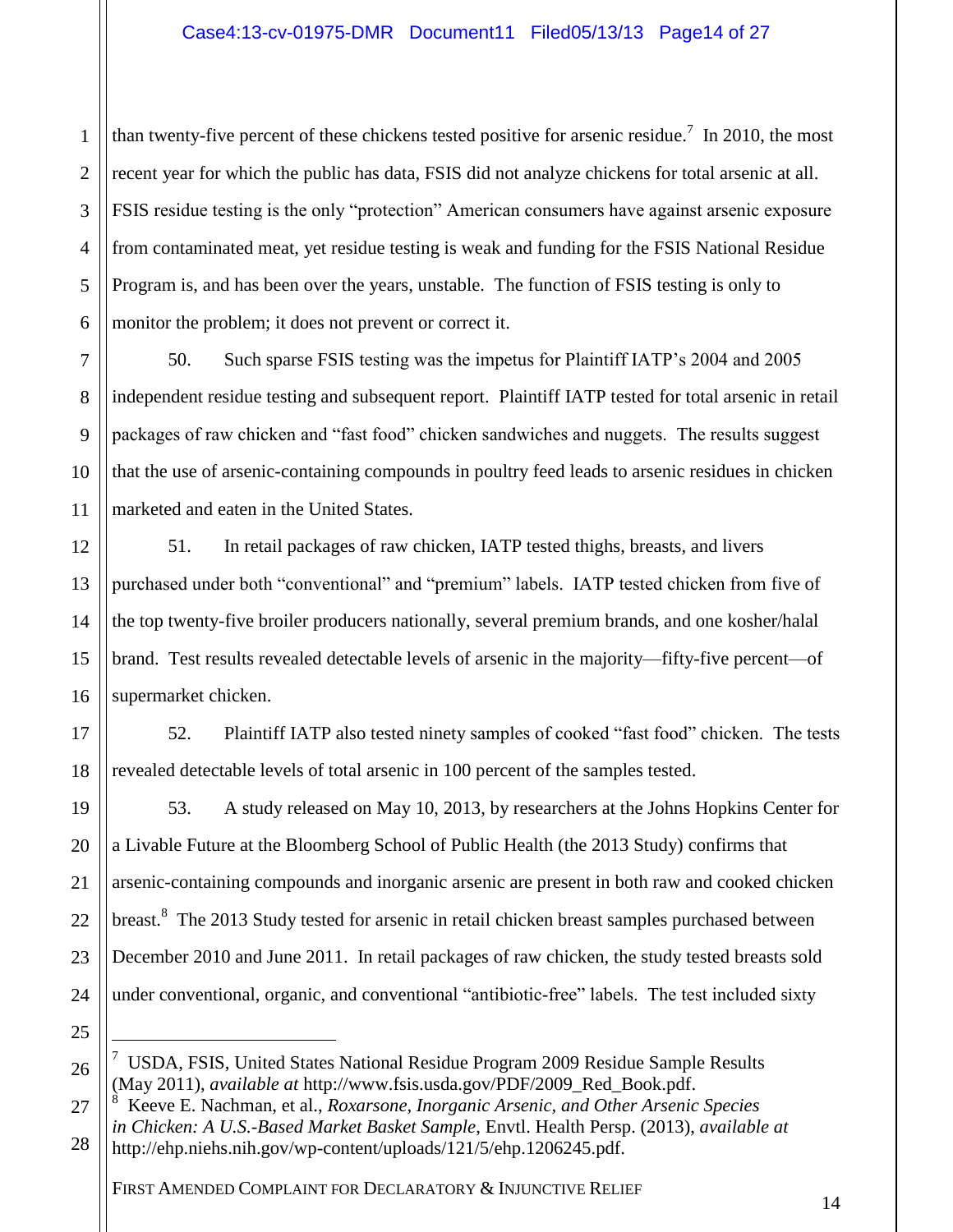unique chicken brands acquired from eighty-two stores (forty-seven supermarket chains).

54. The 2013 Study revealed that Roxarsone was present at detectable levels in twenty out of forty conventional chicken meat samples, yet only one of thirteen conventional "antibiotic-free" samples, and none of twenty-five organic samples. Conventional samples had higher inorganic arsenic concentrations than the conventional "antibiotic-free" and organic samples; in the meat with detectable Roxarsone levels, levels of inorganic arsenic were four times higher than the levels in organic samples.

8 9 10 11 55. The 2013 Study showed that when Roxarsone was present in raw meat, cooking decreased the levels of Roxarsone and increased the levels of inorganic arsenic. Total arsenic and inorganic arsenic concentrations were significantly higher in cooked meat samples than raw meat samples.

12 14 56. These results of the 2013 Study strongly suggest that the use of arsenic-containing compounds in poultry feed contributes to dietary inorganic arsenic exposure in consumers of conventionally-produced chickens.

#### 15 *The Health Effects of Arsenic*

57. Inorganic arsenic is a known cause of human cancer. The association between inorganic arsenic and cancer is well documented. As early as 1879, high rates of lung cancer in Saxony miners were attributed in part to inhaled arsenic. By 1992, the combination of evidence from Taiwan and elsewhere was sufficient to conclude that ingested inorganic arsenic, such as is found in contaminated drinking water and food, was likely to increase the incidence of several internal cancers. The scientific link to skin and lung cancers is particularly strong and longstanding,<sup>9</sup> and evidence supports conclusions that arsenic may cause liver, bladder, kidney, and colon cancers as well. Under the law, FDA is restricted from approving substances (including animal drugs) found to induce cancer. 21 U.S.C.  $\S$  360b(d)(1)(I). The 2013 Study

25 26

 $\overline{a}$ 

1

2

3

4

5

6

7

13

16

17

18

19

20

21

22

23

24

<sup>27</sup> 9 *See, e.g.,* Int'l Agency for Research on Cancer, World Health Organization, *Some Metals and Metalloid Compounds: Summary of Data Reported and Evaluation,* 23 IARC Monographs on the Evaluation of Carcinogenic Risks to Humans 39 (1980), *available at* 

<sup>28</sup> http://monographs.iarc.fr/ENG/Monographs/vol23/volume23.pdf.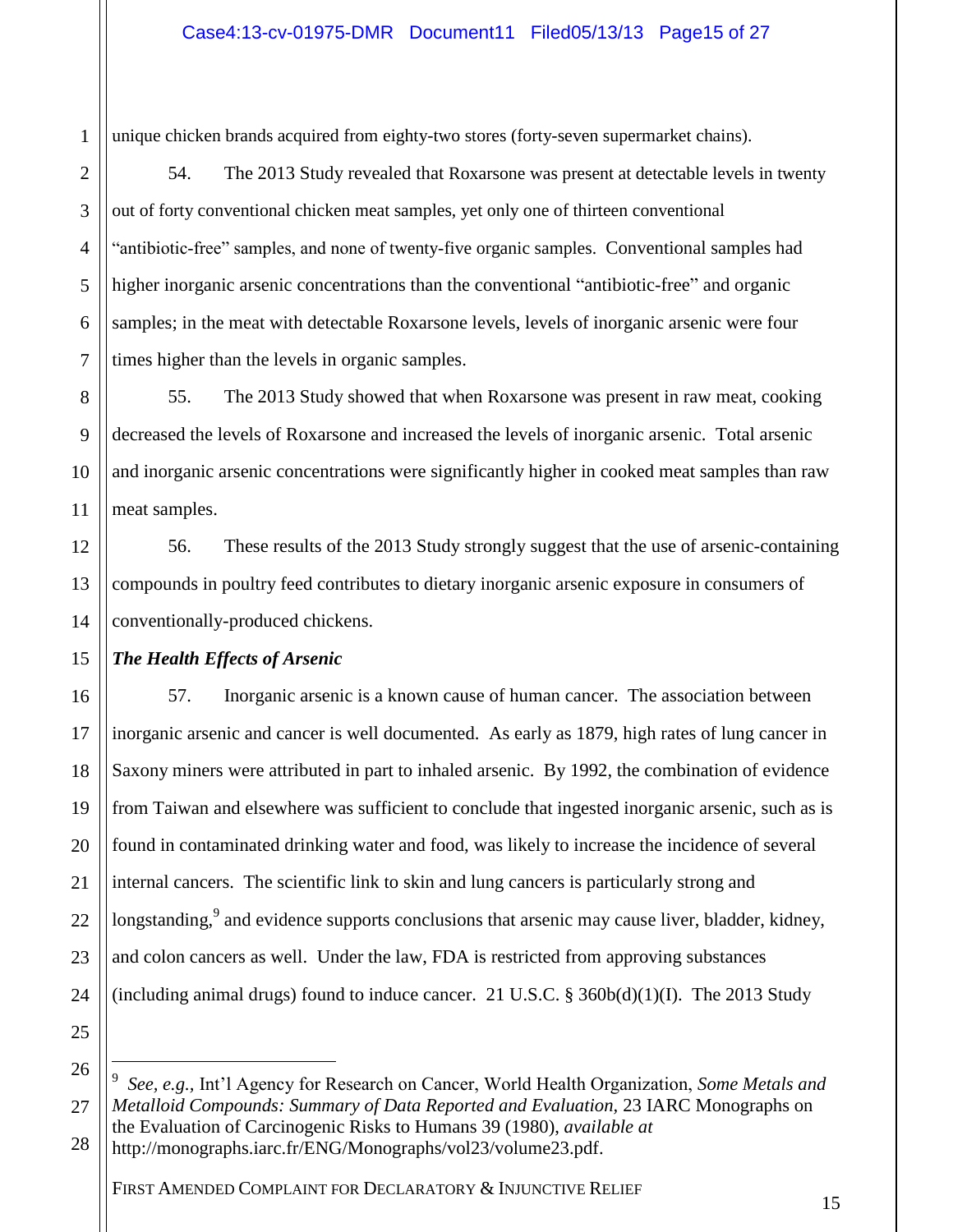1 2 provides "strong evidence" that arsenic use in poultry production results in increased inorganic arsenic concentrations in chicken meat.

3 4 5 6 7 8 9 10 11 58. At one time, organic arsenic was considered less toxic than inorganic arsenic, carrying fewer health concerns. Recent science reveals, however, that organic and inorganic forms of arsenic can convert to one another in the body and in the environment. Organic arsenic can convert to inorganic arsenic once ingested by humans and animals. Environmental bacteria, including those residing in chicken litter, as well as in the bacterial microflora of the human or chicken gut, convert organic arsenic into inorganic forms, such as arsenate, As(V), and arsenite, As(III), which are classified as human carcinogens and are therefore potentially more toxic than the parent compound.<sup>10</sup> Further, some organic forms of arsenic created by the body's metabolism appear to be more toxic than inorganic arsenic.

12 19 59. A variety of studies in cells demonstrate that exposure to infinitesimally small (nanomolar to low micromolar) concentrations of arsenite stimulates a process of new blood vessel formation called angiogenesis, associated with vascular disease as well as the growth of new tumors.<sup>11</sup> In addition to enhancing tumor growth, increased angiogenesis would contribute to overall growth potential and increased tissue pigmentation—exactly the attributes sought in arsenic-containing compounds' use as a poultry feed additive. Despite arsenic's direct links to cancer, and its use over seventy years in animal agriculture, the effects of arsenic-containing compounds on mammalian cells have not been greatly studied. In one exception, human cells from vascular and lung tissue were studied following exposure to the arsenic-containing

20 21

24

13

14

15

16

17

18

*Release of Inorganic Arsenic by* Clostridium *Species*, 41 Envtl. Sci. & Tech. 818, 818-23 (2007). 11 Chandrashekhar D. Kamat et al., *Role of HIF Signaling on Tumorigenesis in Response to* 

<sup>22</sup> 23  $\overline{a}$ <sup>10</sup> A.J. Bednar et al., *Photodegradation of Roxarsone in Poultry Litter Leachates*, 302 Sci. Total Env't 237, 237-245 (2002); J.R. Garbarino et al., *Environmental fate of roxarsone in poultry litter. I. Degradation of roxarsone during composting*, 37 Envtl. Sci. & Tech. 1509, 1509-14 (2003); John F. Stolz et al., *Biotransformation of 3-Nitro-4-Hydroxybenzene Arsonic Acid and* 

<sup>25</sup> *Chronic Low-dose Arsenic Administration*, 86 Toxicological Sci. 248, 248–57 (2005); Bing Liu et al., *Opposing Effects of Arsenic Trioxide on Hepatocellular Carcinomas in Mice*, 97 Cancer

<sup>26</sup> 27 Sci. 675, 675-81 (2006); Nicole V. Soucy et al., *Arsenic Stimulates Angiogenesis and Tumorigenesis in Vivo*, 76 Toxicological Sci. 271, 271–79 (2003); Nicole V. Soucy et al.,

*Neovascularization and Angiogenic Gene Expression Following Chronic Arsenic Exposure in* 

<sup>28</sup> *Mice*, 5 Cardiovascular Toxicology 29, 29-41 (2005).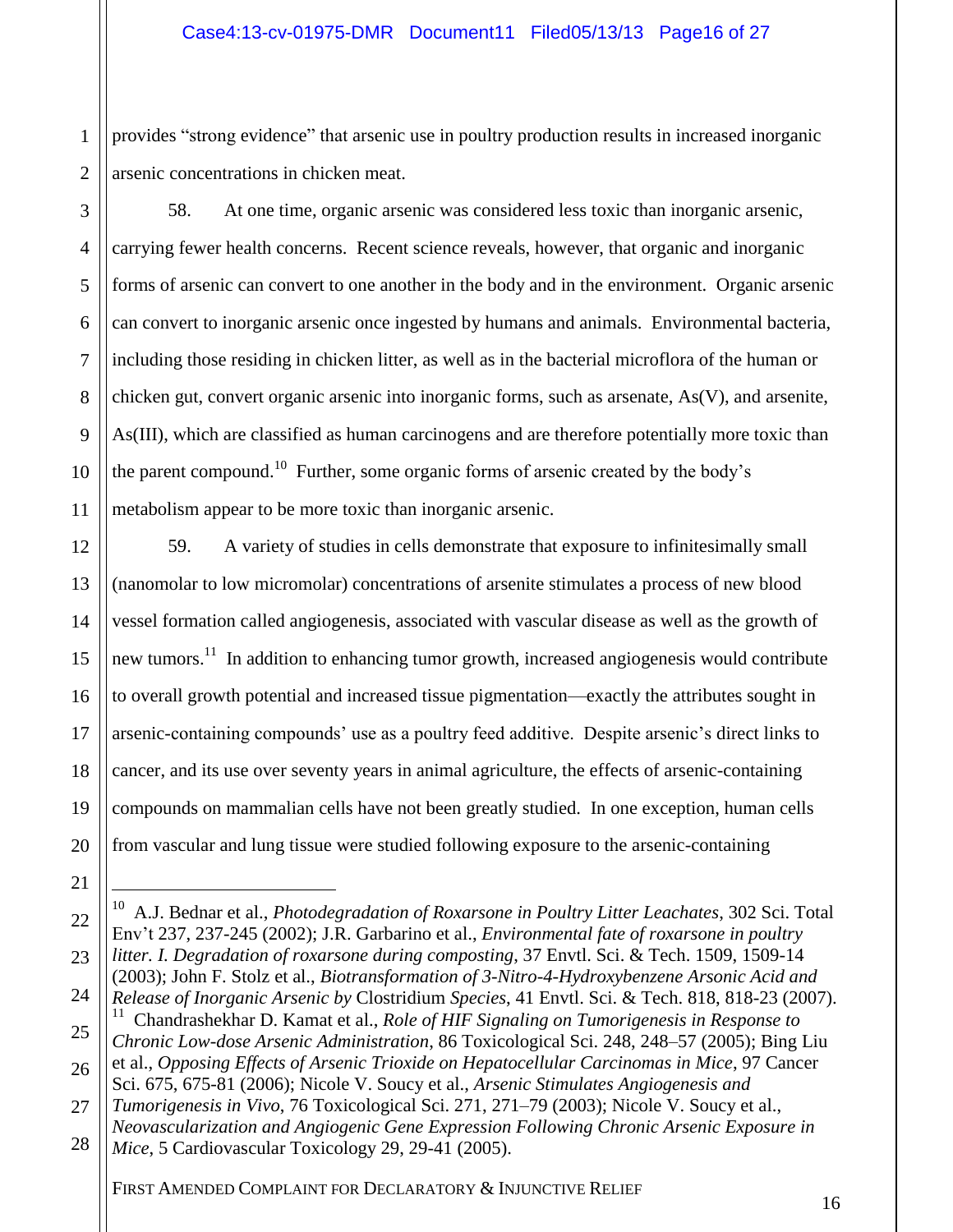1 2 3 4 5 6 compound Roxarsone.<sup>12</sup> The study found that like arsenite, As(III), Roxarsone induces an increase in angiogenesis, but it does so more potently. Moreover, Roxarsone acts via a mechanism that is distinct from and independent of the one induced by As(III). In other words, Roxarsone use and exposure could potentially promote angiogenesis—a key element of cancer tumor growth—via two independent processes, one via conversion to As(III), and another via a more direct mechanism.

7 8 9 10 11 12 13 60. The United States population is regularly exposed to a cumulative burden of arsenic. For example, drinking water is a major source of arsenic exposure.<sup>13</sup> EPA thus sets an enforceable regulation for arsenic, called a maximum contaminant level (MCL). Recognizing the health problems of arsenic in drinking water, EPA in 2001 lowered the MCL from fifty parts per billion (ppb) to ten ppb. The National Academies of Science estimate that Americans who drink water contaminated with arsenic at the ten ppb level—numbering thirteen million in 2001—have a greater than 1-in-300 risk of developing cancer during their lifetime.

14 15 16 17 18 19 20 61. While EPA has set an MCL for arsenic in water, there is no similar maximum exposure level for apple juice, which is also known to contain high levels of arsenic. In response to studies showing that apple juice regularly contains high levels of arsenic, and in an effort to limit arsenic in apple juice, in 2012 United States Representatives Frank Pallone and Rosa DeLauro introduced H.R. 3984, the "Arsenic Prevention and Protection from Lead Exposure in Juice Act of 2012," otherwise known as the "APPLE Juice Act of 2012." The legislation would require FDA to establish arsenic and lead standards for fruit juices within two years.<sup>14</sup>

62. Arsenic is also pervasive in food. Arsenic is most commonly found in rice, seaweed, seafood, infant formulas containing brown rice syrup, and of course, meat. In 2011, tests performed by Dartmouth College's Children's Environmental Health and Disease

25 26 12 Partha Basu et al., *Angiogenic Potential of 3-Nitro-4-Hydroxy Benzene Arsonic Acid (Roxarsone)*, 116 Envtl. Health Persp. 520, 520-23 (2008).

28 14 *See* H.R. 3984, 112th Cong. (2012).

21

22

23

24

 $\overline{a}$ 

<sup>27</sup> <sup>13</sup> *See* Press Release, U.S. Food and Drug Admin., FDA Warns Again About Arsenic in Mineral Water (Mar. 24, 2007), *available at* http://www.fda.gov/NewsEvents/Newsroom/ PressAnnouncements/2007/ucm108875.htm.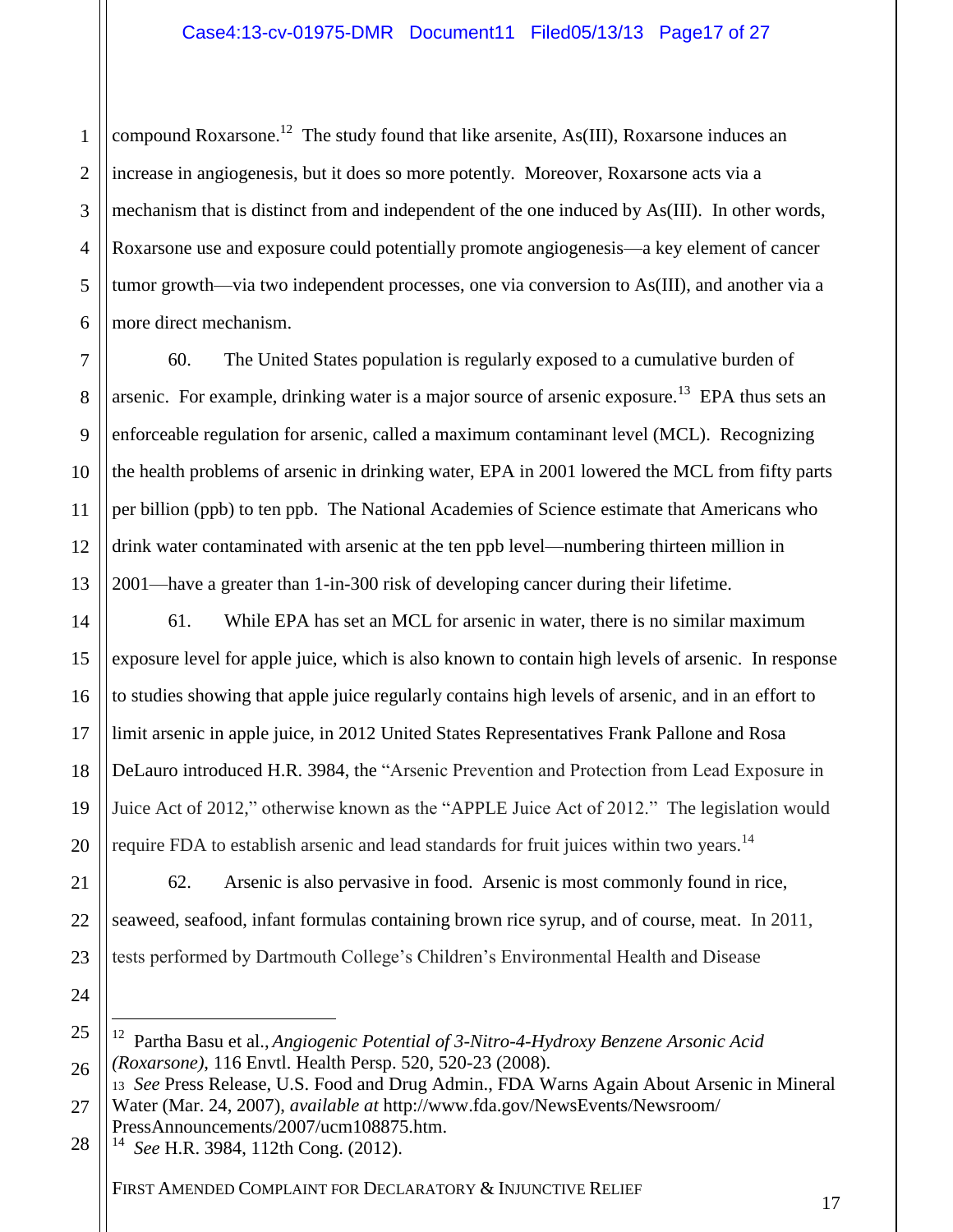1 2 3 4 5 Prevention Center indicated that consuming slightly more than half a cup of cooked rice per day resulted in total urinary arsenic concentrations nearly equal to consuming a liter of water containing the maximum amount of arsenic allowable in public drinking water. Notably, American-grown rice contains 1.4 to 5 times more arsenic on average than rice from Europe, India, and Bangladesh.

6 7 8 9 63. The several million Americans who currently drink water contaminated at the ten ppb EPA standard, and/or eat certain foods with a high level of arsenic, are at an increased cancer risk from their additional arsenic exposure from meat produced with arsenic-based feed additives.

10 11 12 13 14 15 64. In 2010, the European Food Safety Authority (EFSA) issued warnings to consumers about the risks of inorganic arsenic in food.<sup>15</sup> Based on new science on the health risks of arsenic exposure in food, the EFSA panel on contaminants in the food chain (CONTAM) recommended that consumers reduce dietary exposure to inorganic arsenic. CONTAM found that consumers of large amounts of rice, such as certain ethnic groups, and consumers of algae-based products are especially at risk of increased arsenic exposure.

65. Arsenic is not poisonous to everyone to the same degree. Children, infants, and the human fetus are among those most vulnerable to arsenic's toxic effects. This is due to differences in arsenic metabolism between an adult and those very early in life. Moreover, arsenic and its organic metabolites easily pass through the placenta.<sup>16</sup> Carcinogens like arsenic are generally more potent in their early life exposures. Following its review of twenty-three peer-reviewed studies of cancer incidence over the past fifty years, EPA concluded that infants up to age two are, on average, ten times more vulnerable to carcinogenic chemicals than adults, and for some cancer-causing agents are up to sixty-five times more vulnerable; children ages two

 $\overline{a}$ 

25

16

17

18

19

20

21

22

23

26 27 Subcomm. to Update the 1999 Arsenic in Drinking Water Report et al., Nat'l Research Council, *Arsenic in Drinking Water: 2001 Update* (National Academy Press 2001), *available at* 

<sup>24</sup>

<sup>&</sup>lt;sup>15</sup> European Food Safety Auth. Panel on Contaminants in the Food Chain, European Food Safety Auth. (EFSA), *Scientific Opinion on Arsenic in Food*, 7 EFSA Journal 1351 (2009), *available at* http://www.efsa.europa.eu/en/efsajournal/doc/1351.pdf.

<sup>28</sup> http://www.nap.edu/catalog.php?record\_id=10194; M. Nathaniel Mead, *Arsenic: In Search of an Antidote to a Global Poison,* 113 Envtl. Health Persp. A378, A378-86 (2005).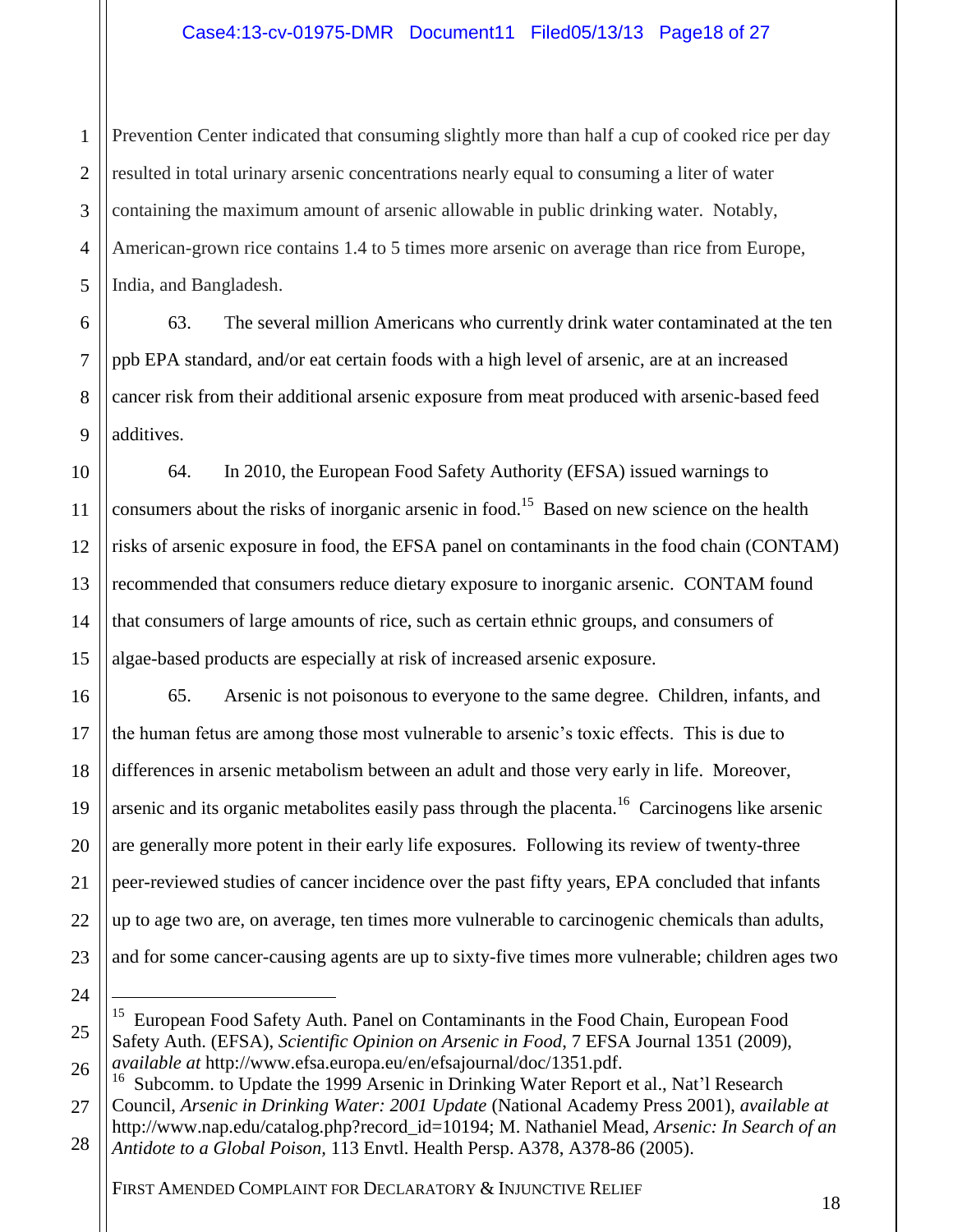1 to five are three times more vulnerable to carcinogens than adults.<sup>17</sup>

2

3

4

5

6

7

8

15

16

17

18

 $\overline{a}$ 

19

66. An increased risk of cancer is not the only adverse impact of arsenic. Arsenic affects nearly all organ systems because it targets ubiquitous enzyme reactions in cells.<sup>18</sup> Studies of in utero exposure to arsenic indicate that early life exposures to compounds can alter susceptibility of endocrine and reproductive organs. Long-term exposure to arsenic can also cause hyperpigmented skin, skin nodules, vessel disease, and appears to heighten the risk of death from high blood pressure and heart disease. Humans repeatedly exposed to arsenic also have an increased risk of diabetes.<sup>19</sup>

9 10 11 12 13 14 67. Scientists continue to discover new and increasingly dangerous health impacts not previously considered from arsenic exposure. Identification of many of these factors post-date FDA's approval of arsenicals as new animal drugs. For example, evidence now indicates that arsenic is a potent disruptor of hormone function, altering the way in which hormones transmit information between cells at extremely low levels of exposure.<sup>20</sup> Recently, a delayed response in developing immunity to the H1N1 virus was attributed to arsenic exposure in drinking water.<sup>21</sup>

68. The United States population's meat consumption is at a record high. With this increased consumption comes an increased exposure to arsenic. Chicken, pork, and turkey represent the first, third, and fourth most heavily-consumed foods in the United States. Chicken

*Water* (National Academy Press 1999), *available at* 

<sup>17</sup> Risk Assessment Forum Technical Panel, U.S. Envtl. Prot. Agency, *Supplemental Guidance*  for Assessing Cancer Susceptibility from Early-Life Exposure to Carcinogens, EPA/630/R-

<sup>20</sup> 21 03/003F (Mar. 2005), *available at* http://www.epa.gov/ttnatw01/childrens\_supplement\_final.pdf. 18 Subcomm. on Arsenic in Drinking Water et al., Nat'l Research Council, *Arsenic in Drinking* 

<sup>22</sup> http://www.nap.edu/catalog.php?record\_id=6444; Subcomm. to Update the 1999 Arsenic in Drinking Water Report et al., *supra* note 16.

<sup>23</sup> <sup>19</sup> Subcomm. on Arsenic in Drinking Water et al., *supra* note 18; Subcomm. to Update the 1999 Arsenic in Drinking Water Report et al., *supra* note 16.

<sup>24</sup> 25 20 M. Nathaniel Mead, *supra* note 16; Ronald C. Kaltreider et al., *Arsenic Alters the Function of the Glucocorticoid Receptor as a Transcription Factor*, 109 Envtl. Health Persp. 245, 245-51

<sup>(2001);</sup> Jack E. Bodwell et al., *Arsenic at Very Low Concentrations Alters Glucocorticoid Receptor (GR)-Mediated Gene Activation but not GR-Mediated Gene Repression: Complex* 

<sup>26</sup> 27 *Dose-Response Effects Are Closely Correlated with Levels of Activated GR and Require a Functional GR DNA Binding Domain*, 17 Chem. Research in Toxicology 1064 (2004).

<sup>28</sup> 21 Courtney D. Kozul et al., *Low-dose Arsenic Compromises the Immune Response to Influenza A Infection in Vivo*, 117 Envtl. Health Persp. 1441, 1441-47 (2009).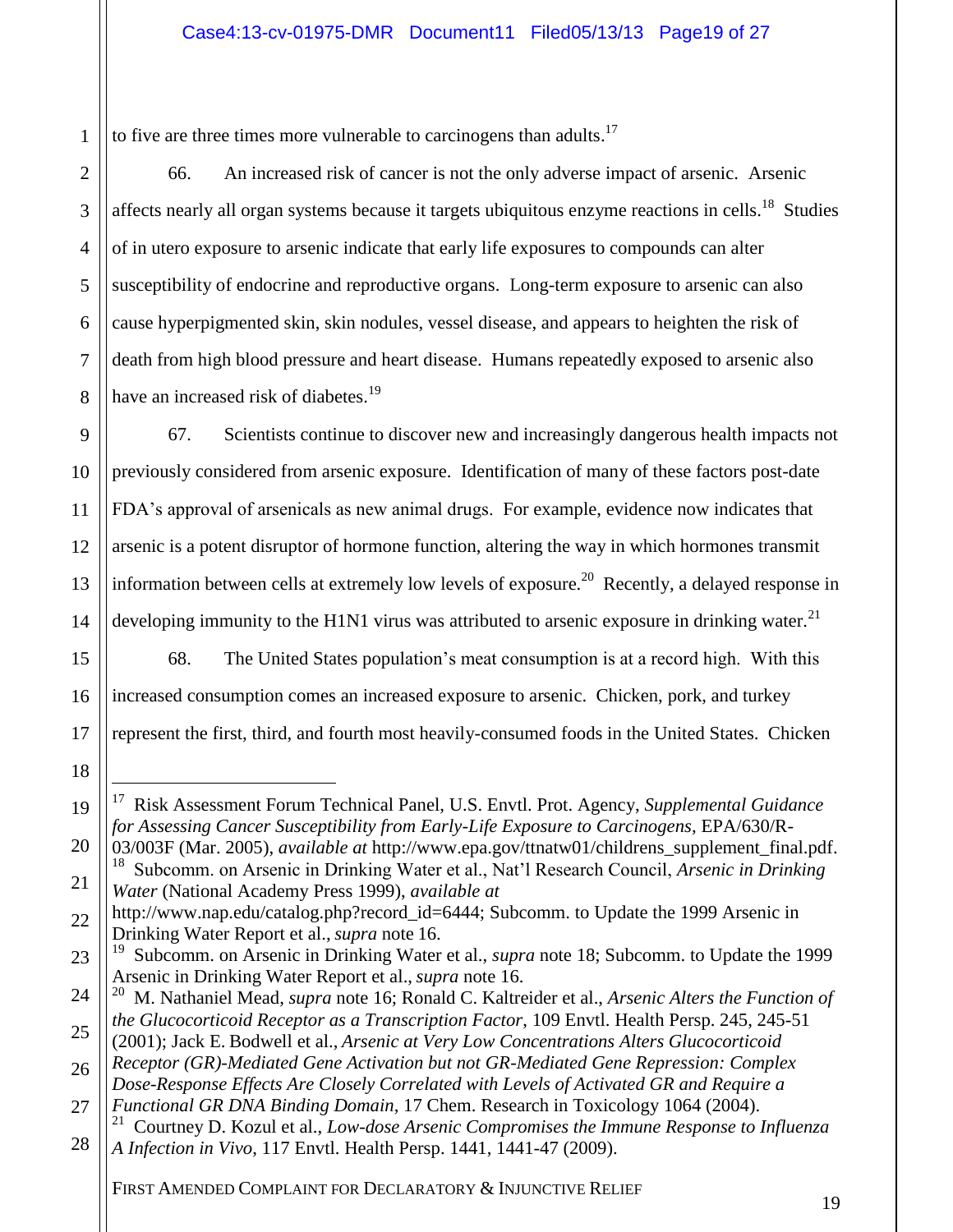1 2 3 4 5 6 7 8 9 10 11 12 represents an increased risk from meat due to the sheer volume of consumption. From 1966 to 2000, annual chicken consumption rose 253 percent, from 32.1 to 81.2 pounds per person.<sup>22</sup> Many people are not average, however. USDA data indicate that African Americans eat about twenty percent more chicken than does the United States population as a whole. Similarly, due to their small size, toddlers eating chicken baby food may ingest chicken at substantially higher-than-average levels, on a weight-adjusted basis. For these subgroups, arsenic ingestion from contaminated chicken may be substantially higher than average. One in 100 Americans now eats more than three-quarters of a pound (>350 grams) of chicken per day. This person could be expected to ingest 32.5 to 47.07 micrograms of total arsenic per day from chicken alone. One in 1000 Americans eats at least one and one-third pounds of chicken per day. For an average-sized person, this could translate into 56.8 to 82.3 micrograms of total arsenic per day, more arsenic than the average American is estimated to receive from *all* dietary sources.<sup>23</sup>

13 14 16 18 19 20 69. The 2013 Study found, based on the test results discussed *supra* and EPA's proposed cancer slope factor for inorganic arsenic, that conventional chicken consumers' average daily exposure to arsenic would result in approximately 3.7 additional cases of bladder and/or lung cancer per 100,000 persons with lifetime exposure. When applied to the United States population in 2011, the 2013 Study suggests that industry-wide use of arsenical drugs will result in 8,661 additional cases of cancer over seventy years, or an average of 124 additional cancers per year. This does not account for consumers with higher than average rates of chicken consumption.

#### 21 *Arsenic and the Environment*

15

17

22

23

24

 $\overline{a}$ 

70. Agency-approved arsenicals used in poultry production likely have indirect human and environmental impacts beyond the direct effects of ingesting arsenic residues in meat.

<sup>25</sup> 26 <sup>22</sup> David A. Taylor, *Funky Chicken: Consumers Exposed to Arsenic in Poultry*, 112 Envtl. Health Persp. A50, A50-51 (2004) (reviewing Tamar Lasky et al., *Mean Total Arsenic* 

<sup>27</sup> *Concentrations in Chicken 1989-2000 and Estimated Exposures for Consumers of Chicken*, 112 Envtl. Health Persp. 18, 18-21 (2004)).

<sup>28</sup> <sup>23</sup> Tamar Lasky et al., *Mean Total Arsenic Concentrations in Chicken 1989-2000 and Estimated Exposures for Consumers of Chicken*, 112 Envtl. Heath Persp. 18, 18-21 (2004).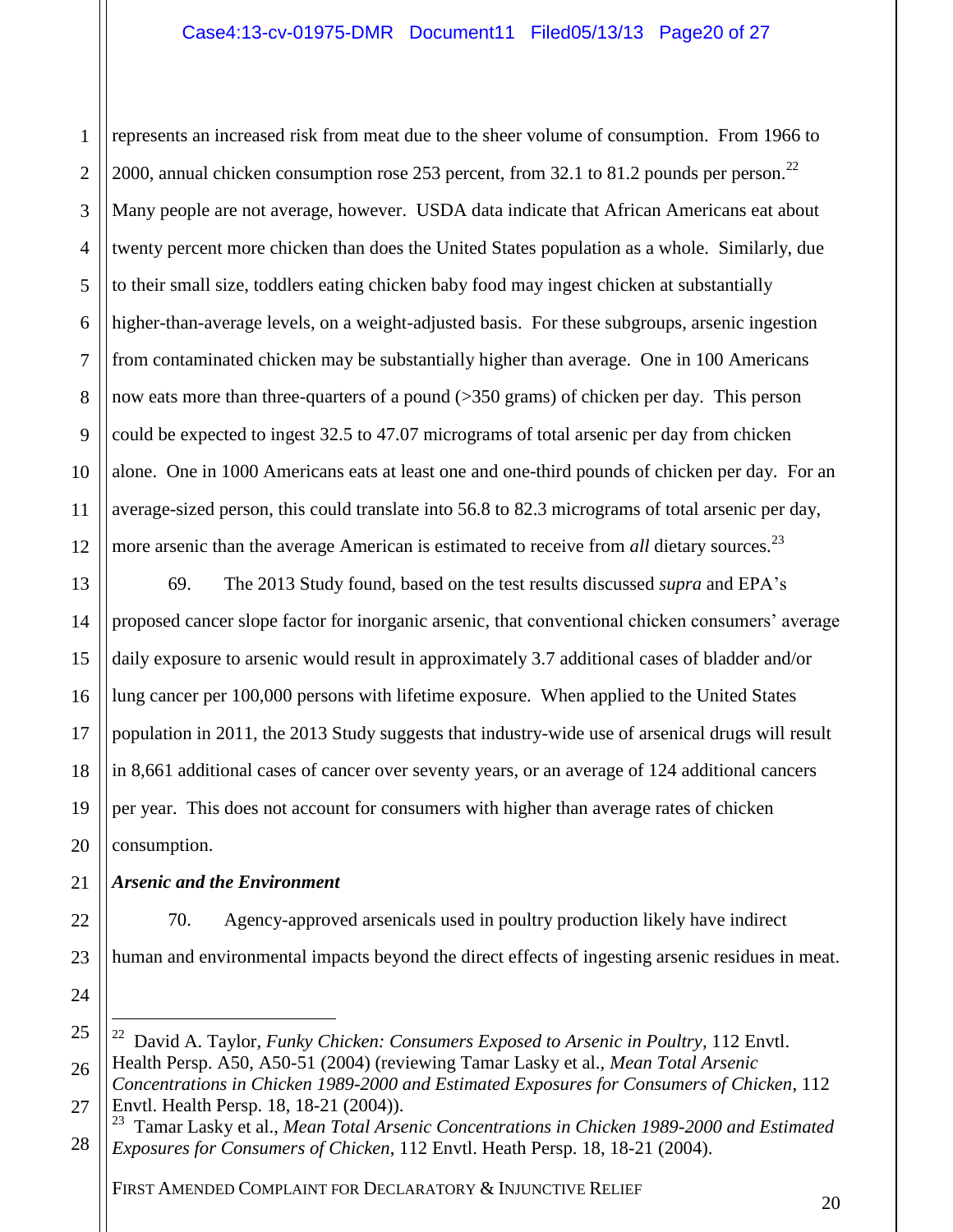4 The 8.5 billion broiler chickens raised in the United States each year generate twenty-five to fifty-five billion pounds of poultry litter or waste.<sup>24</sup> For example, of the approximately 1.5 million pounds of arsenic-containing compounds fed to animals in 2010—mostly chickens—up to an estimated three-quarters passed unchanged into poultry waste.

14 71. Poultry litter disposal occurs in several different ways. Around ninety percent is applied to nearby fields and cropland as "fertilizer," which, according to various estimates, may disperse 0.5 to 2.6 million pounds of arsenic-based compounds and their degradation products into the environment annually.<sup>25</sup> Poultry litter containing arsenic is also then fed to beef cattle. In January 2004, FDA proposed banning the practice;<sup>26</sup> however, the agency reversed course in October 2005 and decided to continue allowing it. Poultry litter is also converted into fertilizer pellets to be sold for commercial use on crops, for home landscaping, gardening, and on golf courses. This practice opens up entirely new avenues of the public's exposure to arsenic. Arsenic levels in these pellets are reportedly similar to those found in unprocessed poultry waste. $27$ 

72. Poultry waste can also contaminate peoples' homes. For example, in the chicken-producing town of Prairie Grove, Missouri, house dust in each of thirty-one homes examined was found to contain at least two kinds of arsenic also found in chicken litter.

73. The rising volume of poultry waste, as well as its geographic concentration,

means that larger broiler chicken and other poultry production facilities now generate far more

22 23 25 Miguel L. Cabrera & J. Thomas Sims, *Beneficial Use of Poultry By-Products: Challenges and Opportunities*, *in Land Application of Agricultural, Industrial, and Municipal By-Products*

24 (James F. Power & Warren A. Dick eds., Soil Science Society of America 2000) (2000); D.W. Rutherford et al., *Environmental Fate of Roxarsone in Poultry Litter. Part II. Mobility of Arsenic in Soils Amended with Poultry Litter*, 37 Envtl. Sci. & Tech. 1515, 1515-20 (2003); R.L.

25 Wershaw et al., *Roxarsone in Natural Water Systems*,

1

2

3

5

6

7

8

9

10

11

12

13

15

16

17

18

19

20

21

 $\overline{a}$ 

<sup>24</sup> Keeve E. Nachman et al., *Arsenic: A Roadblock to Potential Animal Waste Management Solutions*, 113 Envtl. Health Persp. 1123, 1123-24 (2005).

<sup>26</sup> http://water.usgs.gov/owq/AFO/proceedings/afo/pdf/Wershaw.pdf. 26

<sup>27</sup> *See* Press Release, U.S. Food & Drug Admin., Expanded "Mad Cow" Safeguards Announced to Strengthen Existing Firewalls Against BSE Transmission (Jan. 26, 2004), *available at* http://www.fda.gov/NewsEvents/Newsroom/PressAnnouncements/2004/ucm108230.htm.

<sup>28</sup> 27 Keeve E. Nachman et al., *supra* note 24.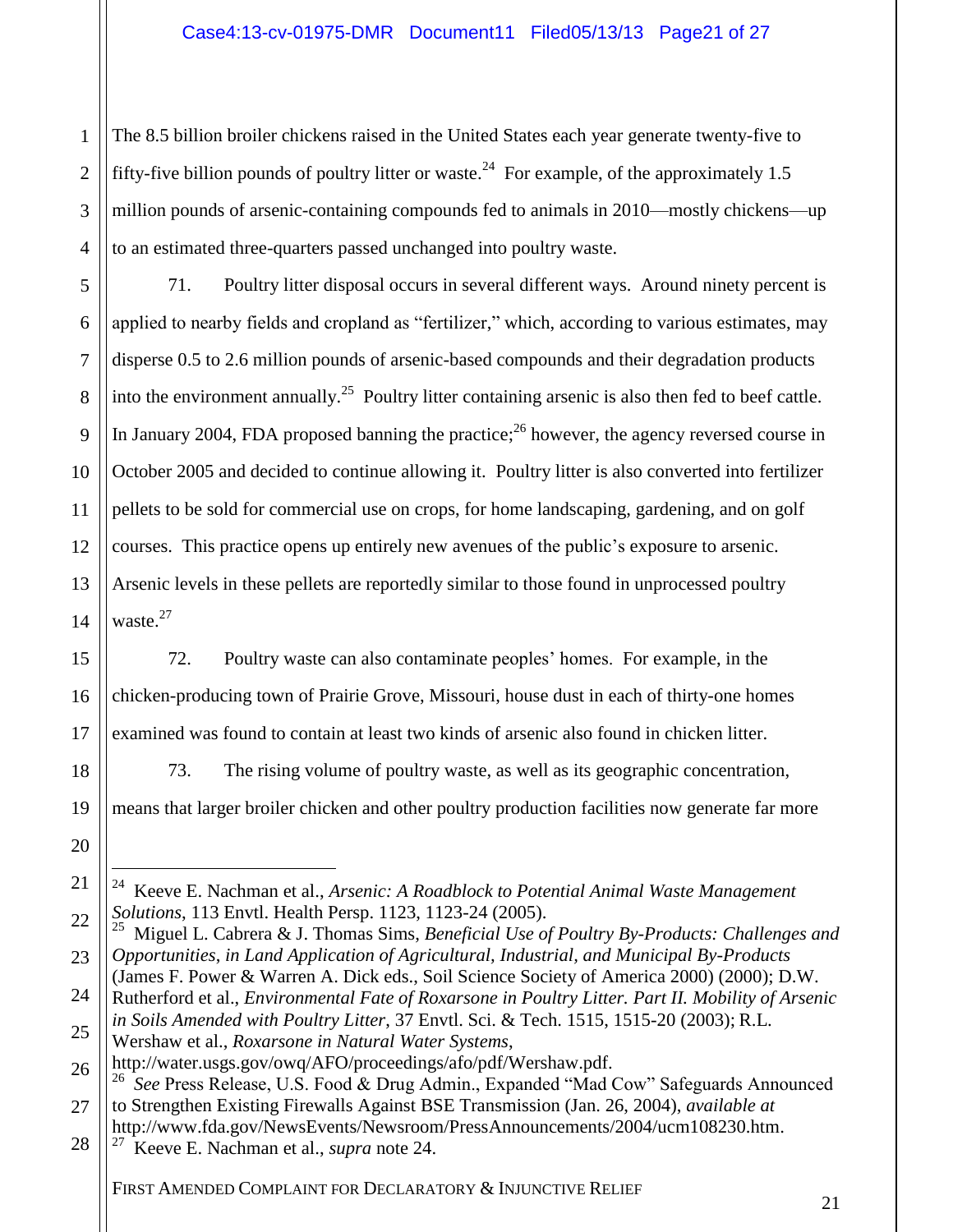1 2 3 4 5 waste than can easily be disposed of through land application. In late 2002, Minnesota permitted the first incinerator in the United States for the purpose of burning poultry litter for electricity generation.<sup>28</sup> This questionable practice will contribute to air pollution from toxics and heavy metals such as arsenic contained in the waste. Neither pelletization nor incineration can destroy or detoxify arsenic; both would further disperse it into the human environment.<sup>29</sup>

6 7 8 9 10 11 12 13 74. Because arsenic is an element, it neither degrades nor disappears. Therefore, the disposal of arsenic compounds only redistributes arsenic in a different form that can lead to soil and water contamination. It is estimated that seventy to ninety percent of arsenic in poultry litter becomes water soluble, meaning it can readily migrate through soils and into underlying groundwater. Airborne drift of poultry litter dust also contaminates groundwater and indirectly exposes neighbors, farmers, and farmworkers to arsenic.<sup>30</sup> Routine arsenic use in animal feed likely adds to the already significant public health burden from arsenic-contaminated drinking water supplies.

#### 14 *FDA and Plaintiffs' 2009 Petition*

15

16

17

18

19

20

24

 $\overline{a}$ 

75. Defendant FDA has a duty to withdraw approvals of new animal drugs that are no longer considered safe. Studies published during the last fifteen years considering the impacts of arsenic-containing feed additives that were approved decades ago indicate that these compounds are no longer safe for use in food animal production. Despite this new evidence, the agency has not addressed the risks to animal health, human health, and the environment, as it is required to pursuant to the FFDCA.

21 22 23 76. On December 8, 2009, Petitioners submitted a Citizen Petition for rulemaking pursuant to 21 C.F.R §§ 10.25(a), 10.30. The 2009 Petition documented the then-existing body of scientific evidence studying arsenic's use as a feed additive, and the risks stemming from this

<sup>25</sup> 26 28 Minn. Pollution Control Agency, Fibrominn LLC Air Emission Permit 15100038-001 (Oct. 23, 2002), *available at* http://www.pca.state.mn.us/index.php/viewdocument.html?gid=10864.

<sup>27</sup> 29 Keeve E. Nachman et al., *supra* note 24.

<sup>28</sup> 30 B.P. Jackson et al., *Trace Element Speciation in Poultry Litter*, 32 J. Envtl. Quality 535, 535-40 (2003); J.R. Garbarino et al., *supra* note 10.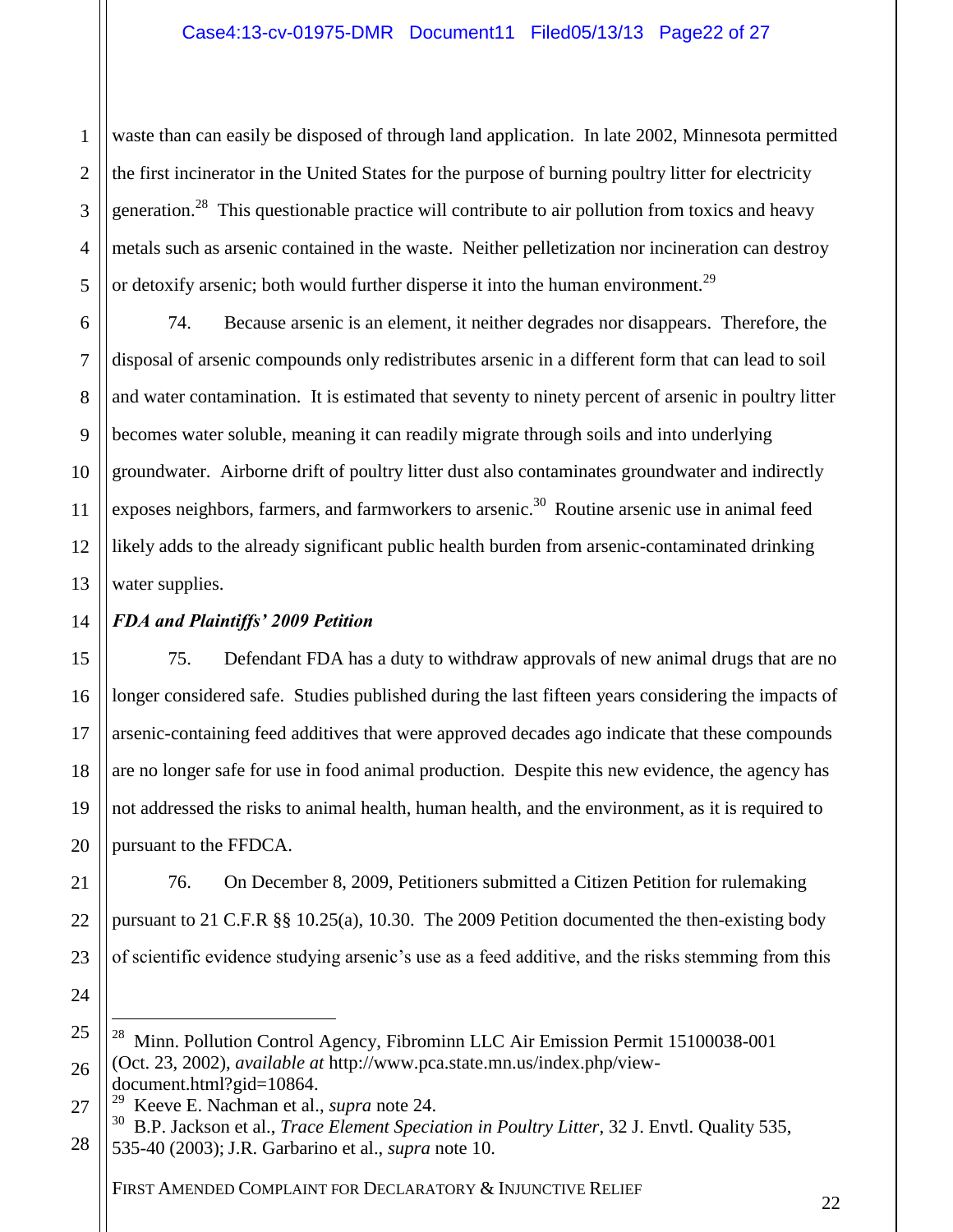## Case4:13-cv-01975-DMR Document11 Filed05/13/13 Page23 of 27

1 2 unsafe practice. Additionally, Petitioners have supplemented the docket with the growing body of new evidence further demonstrating the risks.

3 4 77. The 2009 Petition requested, pursuant to the U.S. Constitution, the APA, and FDA regulations, that the Commissioner do the following:

- (i) Immediately suspend approval of all NADAs for arsenic-containing compounds used as feed additives for food animals.
	- (ii) Publish a Notice of Opportunity for an Evidentiary Hearing concerning "new evidence" related to the applications.
	- (iii) Upon completion of the hearing, issue an order withdrawing approval of all NADAs for arsenic-containing compounds used as feed additives for animals.
- (iv) Revoke all regulations associated with approval of all NADAs for arsenic-containing compounds used as feed additives for food animals, including regulations 21 C.F.R. §§ 558.62, 558.120, 558.369, 558.530.

# 78. Since the filing of the 2009 Petition, several additional events have occurred that demonstrate not only increased urgency, but a straightforward path that FDA can take to immediately withdraw FDA approval of arsenic-containing compounds. Despite these events, FDA has not advanced its response to the 2009 Petition.

18 19 20 21 22 23 24 25 26 79. In February 2011, FDA completed a final report on a study that concluded (like much of the existing scientific literature) that organic arsenic could transform into the toxic carcinogen inorganic arsenic, and that levels of inorganic arsenic in chicken livers were substantially higher for chickens treated with the arsenical Roxarsone than for chickens not treated with Roxarsone.<sup>31</sup> As the 2009 Petition described, evidence indicates that human intestinal bacteria can convert organic arsenic to inorganic arsenic, demonstrating an immediate human health risk. FDA's study did not address other arsenic-containing compounds referenced in the 2009 Petition nor did it evaluate muscle tissue consumed by humans more frequently than chicken livers; more than two years later, FDA has yet to take these steps.

27

 $\overline{a}$ 

28

5

6

7

8

9

10

11

12

13

14

15

16

17

FIRST AMENDED COMPLAINT FOR DECLARATORY & INJUNCTIVE RELIEF <sup>31</sup> U.S. Food and Drug Admin., Final Report on Study 275.30, *supra* note 1.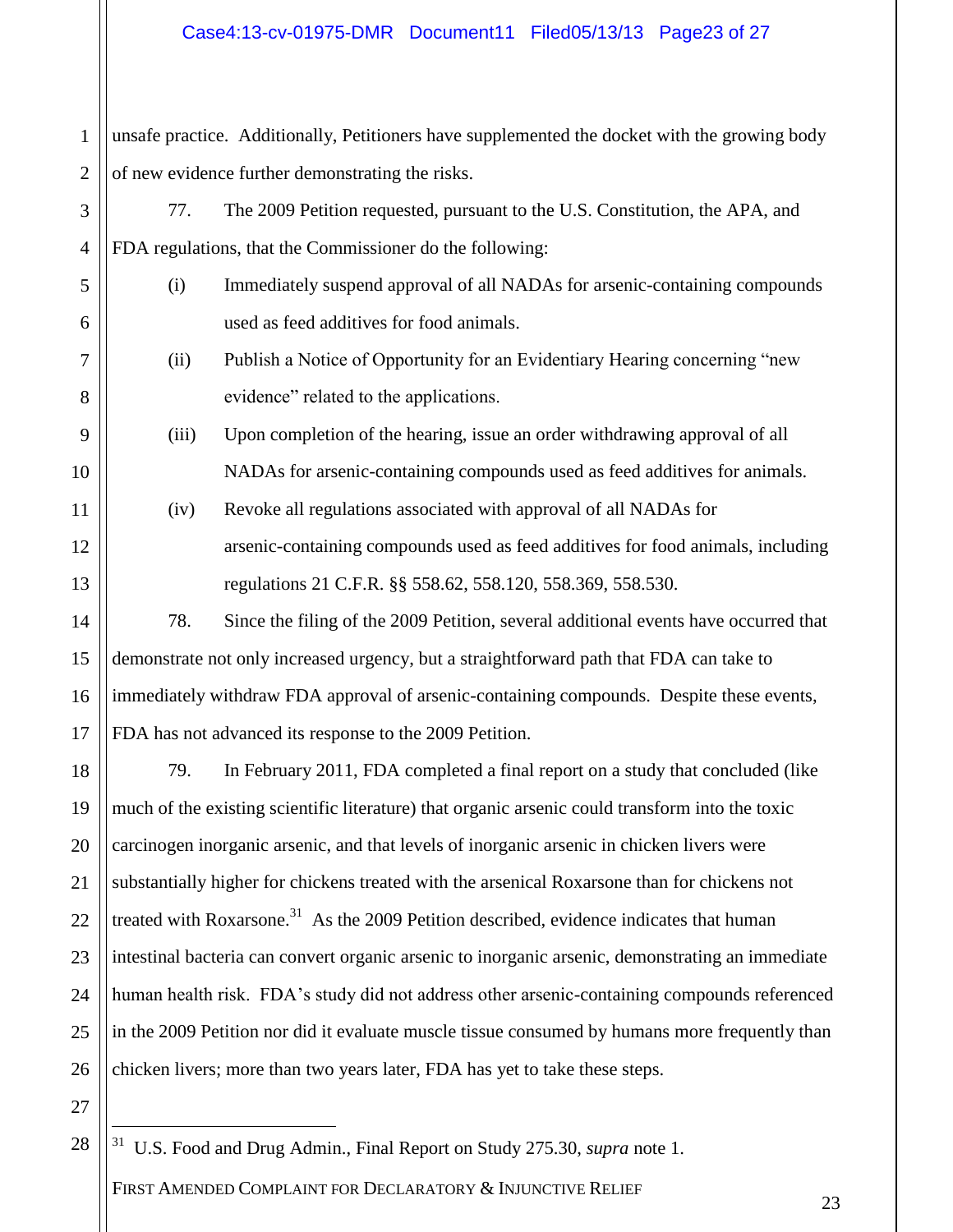80. In June 2011, Alpharma (a division of Pfizer) announced it would voluntarily suspend—not revoke—sale of Roxarsone within thirty days following the release of FDA's study.<sup>32</sup> At that time, FDA commented that Roxarsone raised concerns of "completely avoidable exposure to a carcinogen."<sup>33</sup> A voluntary withdrawal of Roxarsone by one manufacturer is not enough to protect human health and the environment, and does not meet FDA's duties under the APA and FFDCA. Of note, neither Alpharma nor other arsenical compound manufacturers voluntarily suspended their sales of additional arsenicals.

8 10 11 12 81. In August 2011, Plaintiff CFS wrote to FDA, informing the agency that Plaintiffs had not received a status report on the 2009 Petition despite FDA's study and that FDA had not suspended arsenic-containing compounds pending investigation, nor scheduled an evidentiary hearing, pursuant to 21 U.S.C. § 360b(e)(1). Plaintiff CFS informed FDA that should it not prioritize the inquiry, Petitioners would seek redress in court.<sup>34</sup> FDA did not respond.

82. In May 2012 Maryland's Governor signed H.B. 167, a bill banning the use, sale, or distribution of Roxarsone or any other feed additive that contains arsenic or histostat.<sup>35</sup> There are other arsenical compounds that H.B. 167 does not address. Even in light of Maryland's proactive legislation, FDA still failed to respond to the 2009 Petition.

# *FDA's Failure to Respond to Plaintiffs' 2009 Petition*

83. On June 3, 2010, FDA provided an Interim Response in accordance with 21 C.F.R.  $\S$  10.30(e)(2), fulfilling the requirement to provide a response within 180 days. The Interim Response stated that FDA was unable to reach a decision on the 2009 Petition "because of the complexity and the number of issues raised in [the] petition." In addition, the Interim

- <sup>32</sup> Press Release, U.S. Food and Drug Admin., *supra* note 2.
- <sup>33</sup> *Id*.

 $\overline{a}$ 

1

2

3

4

5

6

7

9

13

14

15

16

17

18

19

20

21

22

23

24

25

26

27

<sup>34</sup> Letter from Petitioners to Margaret A. Hamburg, Comm'r, U.S. Food and Drug Admin., and Bernadette Dunham, Dir., Ctr. for Veterinary Med. (Aug. 9, 2011) (filed concurrently as Exhibit B).

<sup>28</sup> <sup>35</sup> H.B. 167, 2012 Reg. Sess. (Md. 2012), *available at* http://mgaleg.maryland.gov/2012rs/bills/hb/hb0167t.pdf .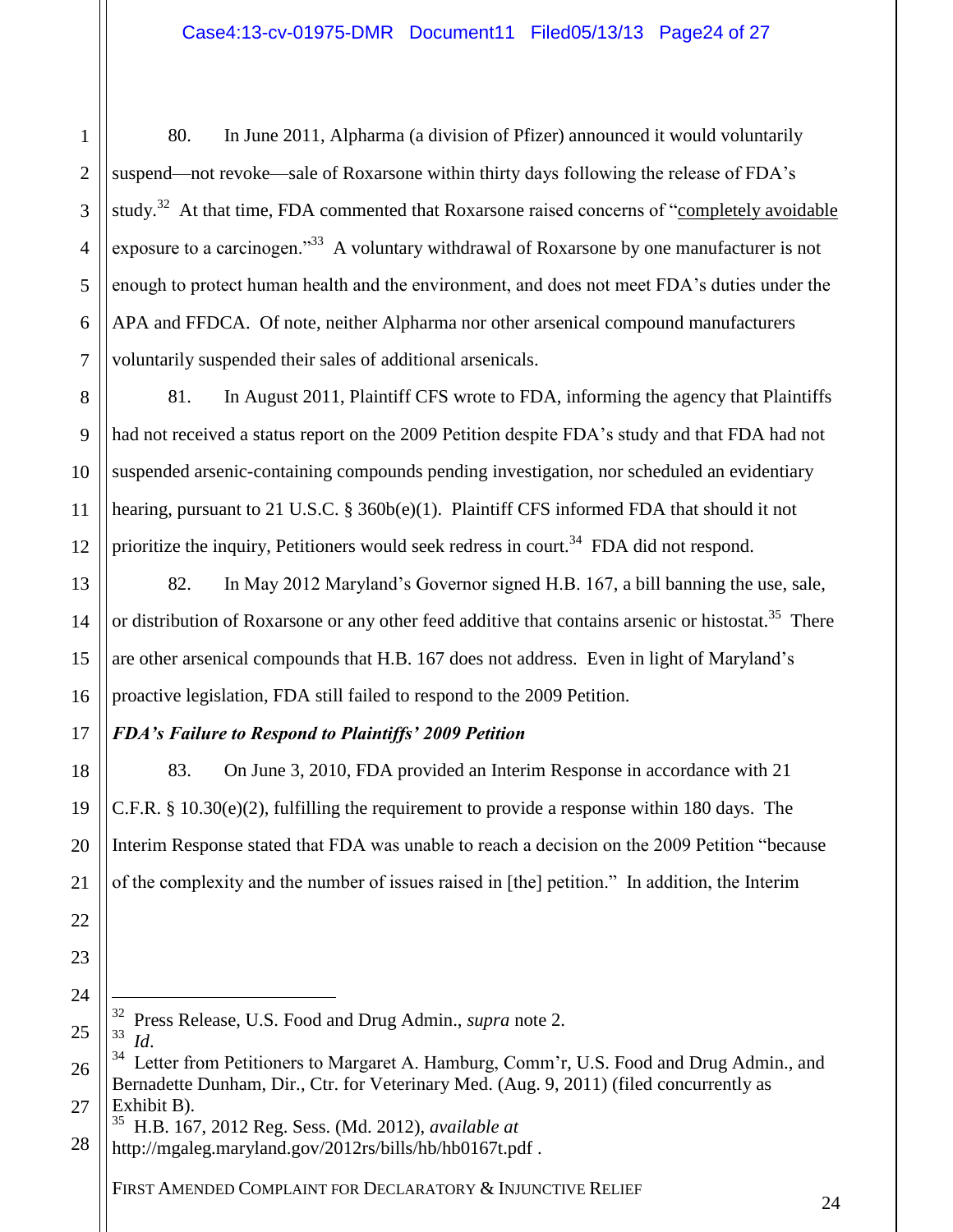1 2 Response indicated that "FDA will issue a final response to your citizen petition after completing the analyses of all of the legal and policy issues raised in the petition."<sup>36</sup>

84. Since that time the agency has given no further information concerning when, or if, Petitioners may expect a response to the 2009 Petition. Forty months have passed since FDA received the 2009 Petition. To date, FDA has not directly responded to the 2009 Petition.

85. With Roxarsone currently "off the market," FDA need only permanently withdraw the NADAs for Roxarsone to make this voluntary action a permanent ban, protecting human health, environmental health, and food safety.

9 10 11 86. FDA has developed new testing methods to detect inorganic arsenic in chicken meat. Nevertheless, FDA has not used these methods to test for any other arsenical besides Roxarsone.

12 13 87. The burdens on human health and the environment are too great for FDA to depend on the voluntary withdrawal of one arsenical.

14 16 88. The public has filed approximately 17,500 comments in the FDA docket for Plaintiffs' 2009 Petition, the overwhelming majority calling on the agency to respond and address this pressing issue.

#### 17 *Harm to Plaintiffs*

18 19 20 21 22 23 24 25 89. The interests of Plaintiffs are being and will be adversely affected by Defendants' continued failure to respond to or act on the 2009 Petition. In particular, Defendants' unreasonable delay in responding to the 2009 Petition injures Plaintiff organizations by, *inter alia*, abridging their procedural right to petition a federal agency for rulemaking under the APA. Defendants' unreasonable delay also directly harms Plaintiffs' goals and functions by impeding their ability as public interest, nonprofit organizations to further facilitate public involvement in governmental decision-making, and by foreclosing the statutory right that allows for public participation through petitions for rulemaking.

26 27

 $\overline{a}$ 

28

3

4

5

6

7

8

15

<sup>&</sup>lt;sup>36</sup> Letter from Bernadette Dunham, Dir., Ctr. for Veterinary Med., to Petitioners (June 3, 2010) (filed concurrently as Exhibit C).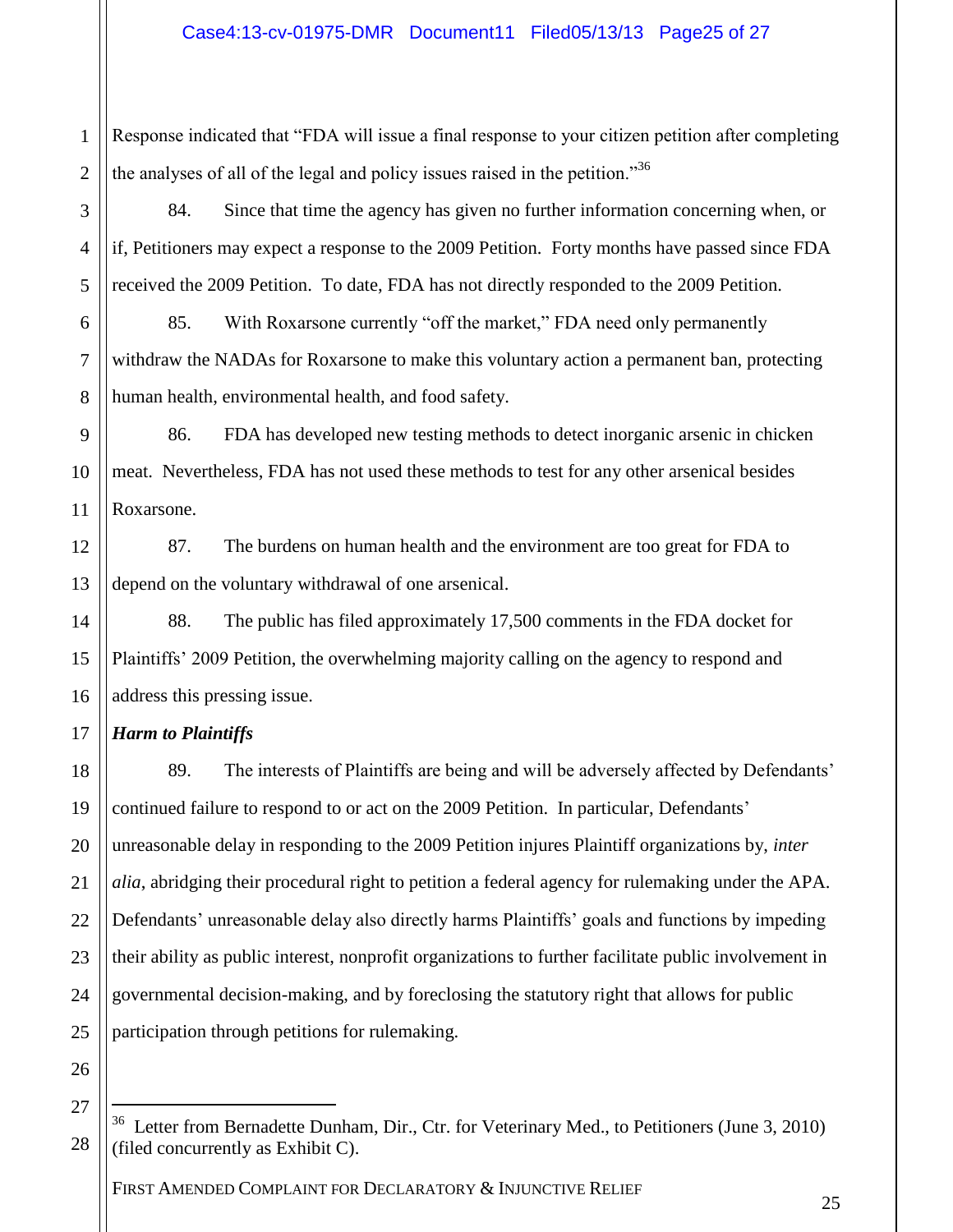1 2 3 4 5 6 90. The interests of Plaintiffs' members are being and will be adversely affected by Defendants' continued failure to respond to the 2009 Petition. Members of Plaintiff organizations suffer procedural injury based on the agency's undue delay in responding to their 2009 Petition. Plaintiffs' members are also suffering or will suffer an ongoing threat to their health and the health of their environment so long as arsenic-containing compounds remain unaddressed by FDA.

7 8 9 10 11 91. The requested relief will redress this harm by forcing FDA to respond to the 2009 Petition and address these issues, resulting in either (1) a response fulfilling FDA's statutory duties, aimed at protecting the public health and the environment from the growing risks from arsenic-containing compounds; and/or (2) by providing a final agency action that Plaintiffs may challenge if Plaintiffs disagree with the agency's response, in whole or in part.

### 12

13

14

15

16

17

18

19

20

21

## **CAUSE OF ACTION**

92. Plaintiffs incorporate by reference all allegations contained in paragraphs 1 through 91 *supra*.

93. The APA requires agencies to "give an interested person the right to petition for the issuance, amendment, or repeal of a rule." 5 U.S.C. § 553(e); *see also id.* § 551(4) (defining "rule" as "the whole or a part of an agency statement of general or particular applicability and future effect designed to implement, interpret, or prescribe law or policy"). The APA's right to petition encompasses the right to petition for a new, revised, or final rule concerning FDA regulation of new animal drug approvals under its statutory purview, including but not limited to arsenical compounds for use in food-producing animals. *See id.* §§ 551-559, 701-706.

22 23 24 25 94. Upon receipt of an APA petition, the Commissioner and FDA have a duty to respond to the petitioners promptly. *See id.* § 555(e) ("Prompt notice shall be given of the denial in whole or in part of a . . . petition. . . ."). Such response must be substantive, *i.e*., it must either grant or deny the petition. *See id*.

26 27 28 95. The APA grants a right of judicial review to "[a] person suffering legal wrong because of agency action, or adversely affected or aggrieved by agency action." *Id.* § 702. Plaintiffs and their members are adversely affected by FDA's past and continued failure to